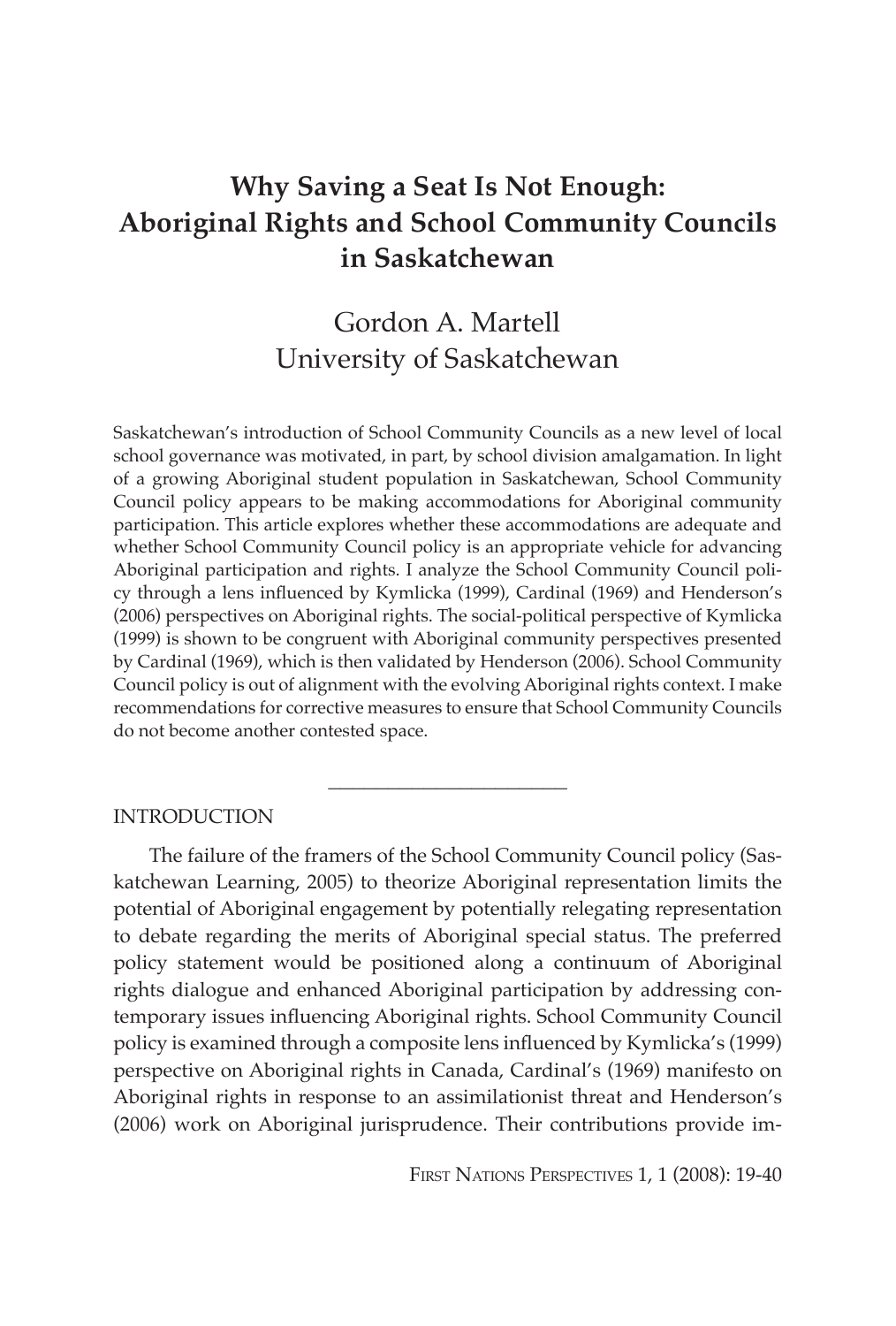portant public policy considerations that inform reflection on Aboriginal participation in local school governance.

School Community Councils emerged as a response to school division amalgamations (Saskatchewan Learning, 2005) in an era of a growing Aboriginal student population and a reshaping of public education with a major emphasis on Aboriginal participation (Saskatchewan Learning, 2007). Despite the intersection of two major influences, there is only cursory consideration for Aboriginal participation within School Community Council policy. This does not give good policy direction to those implementing School Community Councils. The policy introducing this new level of local school governance does not emphasize Aboriginal participation to the extent that is appropriate given the provincial context. School Community Council policy does allow for designated Aboriginal participation, however the policy does not elaborate on mechanisms to establish Aboriginal participation nor does it address the crucial issue of rationale for Aboriginal special status within School Community Councils beyond a representative population rationale (Saskatchewan Learning, 2005). Substantively, School Community Council policy fails to reflect the continuum of the development of Aboriginal rights in Canada.

## Theoretical Background

There are constitutional and cultural reasons (Henderson, 2006) to emphasize roles and rationale for Aboriginal participation in local school governance. Cardinal (1969) provided the basis for an Aboriginal position on Aboriginal rights that Henderson clarified with his concept of Aboriginal jurisprudence. Kymlicka's (1999) work is explored because it extends the liberalist tradition by recognizing culture as a primary good. There is compelling support for Aboriginal rights based on culture, a notion that is recognized by the Constitution of Canada (Department of Justice Canada, 2007a). In this article, I exploit the association between the liberalist tradition and the popular Aboriginal position espoused by Kymlicka and Cardinal respectively; Henderson brings language to where the Canadian state and Aboriginal perspectives meet.

Kymlicka (1999) offers a liberal-pluralist informed perspective on Aboriginal rights grounded in Western social-political thought. Cardinal's (1969) snapshot of the heart of Aboriginal Canada was in response to the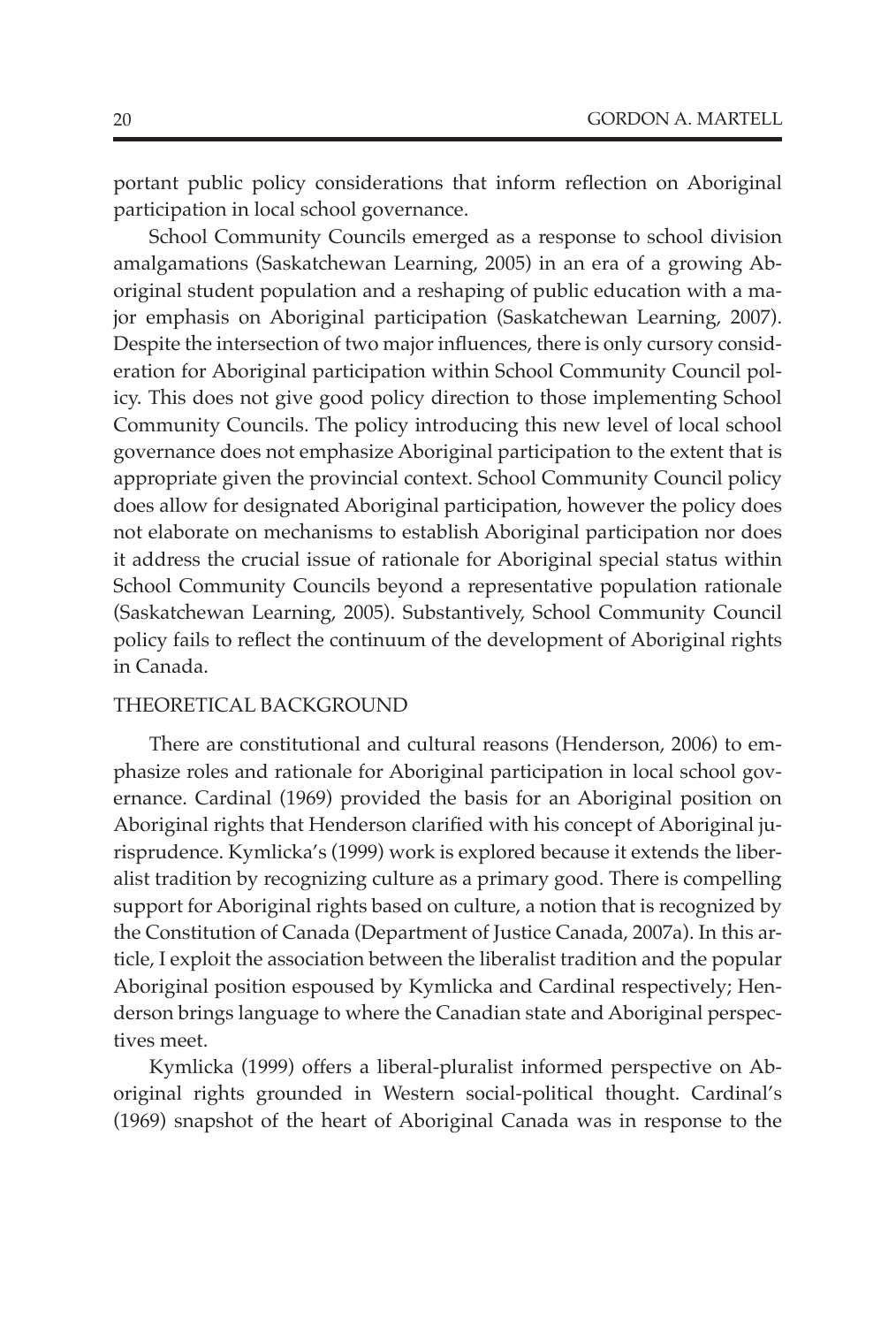Trudeau government's Statement of the Government of Canada on Indian Policy 1969 (hereafter referred to as the "White Paper") on Aboriginal rights. The White Paper (Government of Canada, 1969) promoted an assimilationist agenda that, along with Cardinal's *The Unjust Society* (1969) was foundational in rallying Aboriginal communities to talk about Aboriginal rights and counter a perspective absent of Aboriginal influence. The dialogue fostered a significant contribution to contemporary Aboriginal policy debate from the heart of Canada's Aboriginal community (Turner, 2006). Henderson (2006), offered a unique position influenced by knowledge of legal-technical and spiritual-culturally influenced perspective. These exemplars of the work of Aboriginal rights theorists and activists working in the domain of the head, the heart and the hands offer a lens through which to analyze public policy and Aboriginal rights.

## Demographic and Policy Context

The aging population and falling birth rate, as well as low population infill numbers, mean that each year schools in Saskatchewan are losing students (Saskatchewan Learning 2004b; Saskatchewan School Boards Association, 2007). The only consistent growth sector in the province's demographic is the Aboriginal population (Saskatchewan School Boards Association, 2000). A higher birth rate and urban migration from First Nations reserve communities means that the percentage of Aboriginal school-age children in the province is increasing (Saskatchewan Learning, 2004b).

Increased Aboriginal presence in, and inequitable benefit from, public education in Saskatchewan signals the need for a major paradigm shift. Aboriginal students are not as likely as their non-Aboriginal peers to complete school (Royal Commission on Aboriginal Peoples, 1996). This prediction is correlated with often deplorable social conditions with roots in a myriad of historical factors. There is evidence that mainstream education bears some responsibility for less than favorable Aboriginal student outcomes (The Fraser Institute, 2004). No matter what the cause, there is a compelling case for public education policy in Saskatchewan to contribute to improved conditions and outcomes for Aboriginal students. Aboriginal parental and community participation is one significant way to contribute to Aboriginal student success in schools (Government of Canada, 2002).

Accompanying the burgeoning Aboriginal population are two associated factors; an aging population and rural depopulation (Saskatchewan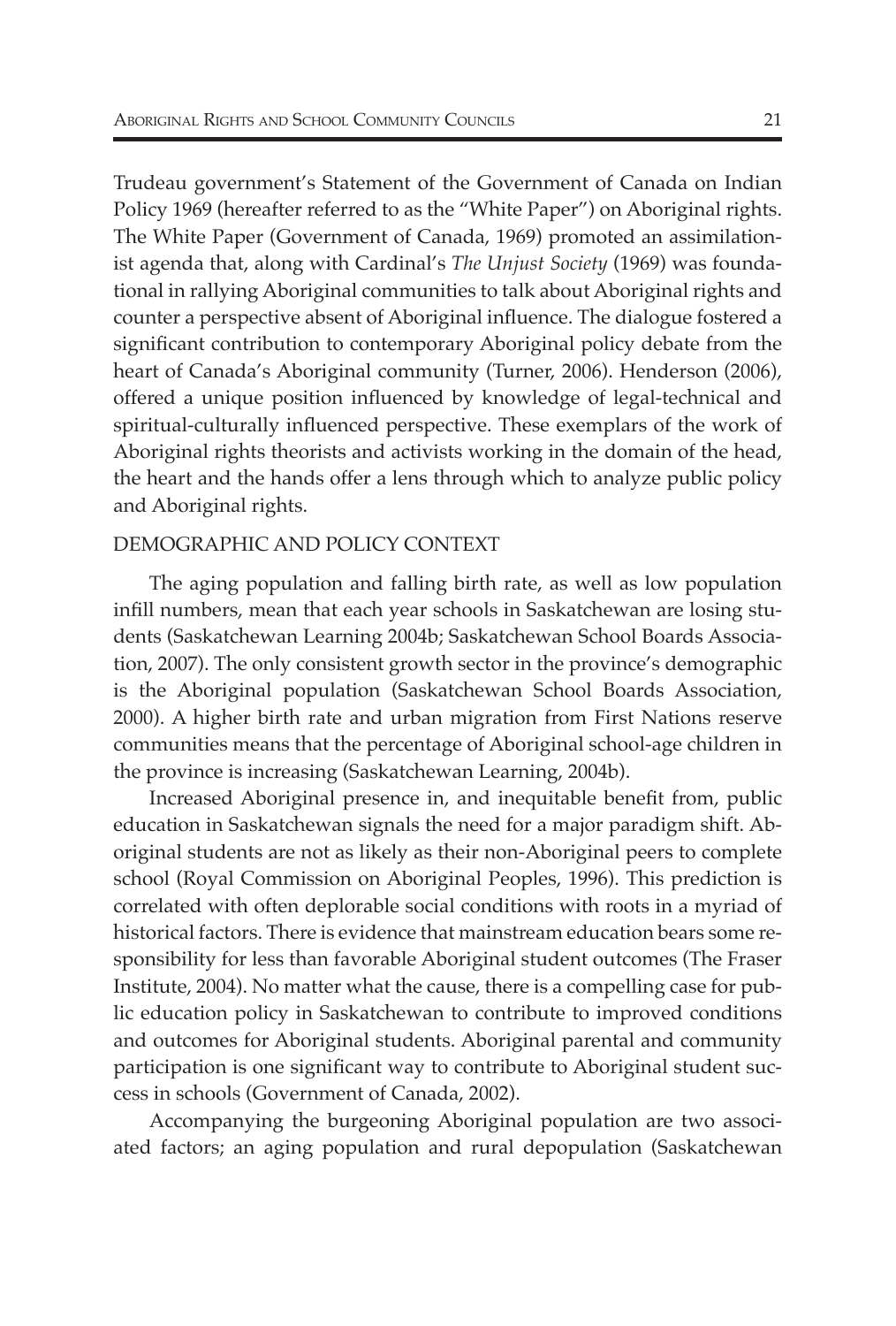School Boards Association, 2000). The resulting decimation of rural communities has precipitated rural school closures. The expense associated with maintaining school divisions reminiscent of a vastly different demographic landscape became fodder for lively political debate regarding school division amalgamation (Saskatchewan Learning, 2005). The provincial government acted and significantly reduced the number of school divisions. The loss for rural schools and communities was more pronounced than in urban centres as rural schools had enjoyed local school boards that afforded them much of the same authority as division school boards. School division amalgamation meant that once small rural school boards now competed for voice and authority within much larger boards. The provincial ministry responded with the development of mandated School Community Councils.

Accompanying the emergence of School Community Councils was the development of the Continuous Improvement Framework (CIF: Saskatchewan Learning, 2007). This initiative was motivated by emerging evidence that Saskatchewan students were not performing on large scale assessments to the degree that would be expected or predicted. The CIF promotes provincial priorities that must be integrated into planning in all schools and divisions in the province. School Community Councils contribute to the development of Continuous Improvement Framework plans and receive outcome information based on the provincial priorities and the school division and school plans (Saskatchewan Learning, 2005). The convergence of an increased Aboriginal presence in Saskatchewan schools and the reformation of school governance in Saskatchewan presented a promising opportunity to advance both agendas.

## School Community Councils

A review of School Community Council policy through legislation (Saskatchewan Learning, 2005) and regulations (Government of Saskatchewan, 2006) illustrated cursory consideration for Aboriginal community and issues. School Community Council policy mandates that each school in the province develop a School Community Council (Saskatchewan Learning, 2005). Each provincial school board is obligated to develop local school board policy that facilitates the development and participation of School Community Councils. Within the description of the composition of School Community Councils, Saskatchewan Government policy documents give consideration for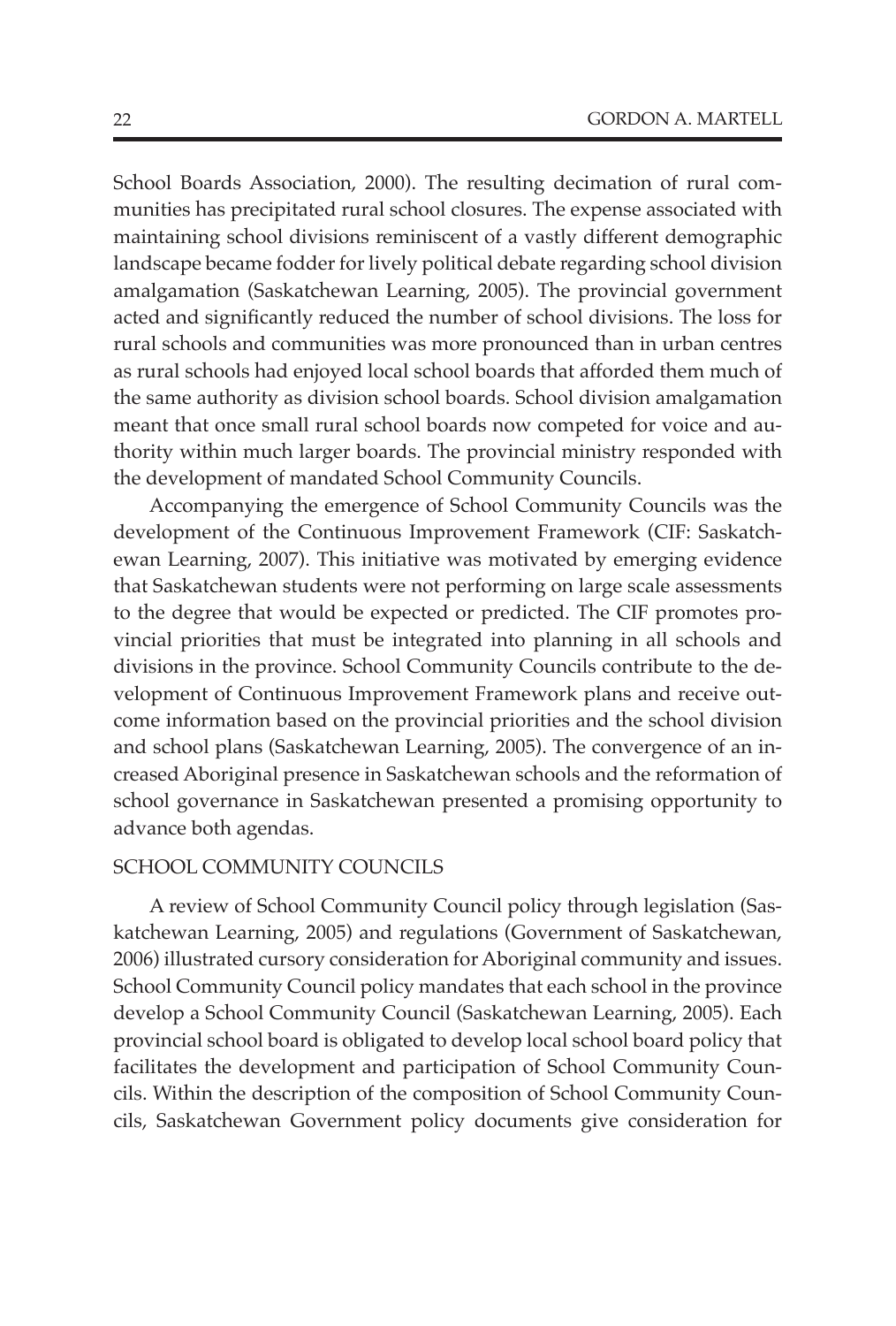the appointment of, "one or more representatives of First Nations that have students who live on reserve and are enrolled in the school" (Saskatchewan Learning, 2005, p. 10). The School Community Council regulations (Government of Saskatchewan, 2006) state that:

If a pupil at a school resides on reserve, the Board of Education shall, for the school community council for that school…request that the Indian band, for whose use and benefit the reserve where the student resides has been set aside, identify individuals willing to represent that Indian band on the school community council. (p. 942)

The other consideration for Aboriginal participation on School Community Councils is within policy that describes the, "five to nine elected parent and community members…that are representative of the student demographics in the school (i.e., Aboriginal, new Canadians)" (Saskatchewan Learning, 2005, p. 10). This consideration addresses the need to have the School Community Council representative of the community's primary demographic characteristics.

The Minister of Education called the implementation of School Community Councils, "... the most significant educational reform [government] has undertaken in 60 years" (Saskatchewan Learning, 2005). Despite the importance of this policy, the Saskatchewan Government policy document guiding School Community Councils makes no mention of Aboriginal issues within substantial aspects of the document. No mention is made within the Minister's message. The document does not identify any of the appointments to the Local Accountability and Partnerships Panel that contributed the recommendations that informed the policy as Aboriginal, nor are any Aboriginal issues mentioned within the mandate of the panel. No Aboriginal issues are mentioned within the key issues that motivated the change in the structure of local school governance in the province and there are no Aboriginal issues referenced in the principles and vision used to establish School Community Councils. The absence of consideration for Aboriginal issues within School Community Council policy is evident. Whether School Community Council policy is an appropriate venue for consideration of Aboriginal issues and rights is a primary consideration of this article. The lens of this analysis identifies a missed opportunity to link important and emerging agendas.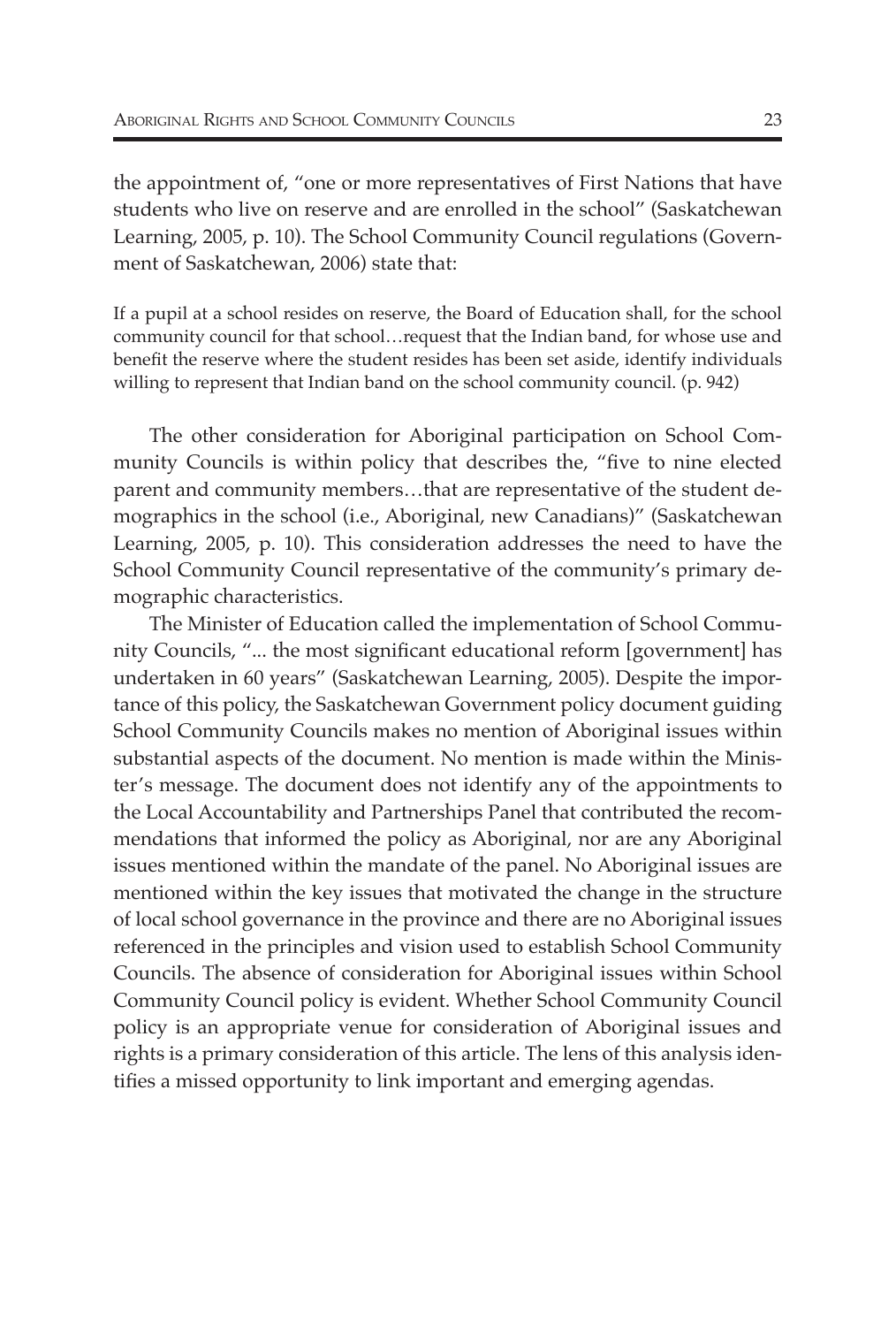## *A Theoretical Link*

The central question of this inquiry was whether Aboriginal participation on School Community Councils, as policy allows, provides enough of an accommodation to reflect the Aboriginal rights context in Canada and whether School Community Council policy is an appropriate instrument to define, evaluate and promote Aboriginal rights and representation. Stone (2002) recognizes the complexity in using the vehicle of a rights agenda in driving a particular agenda with her statement that:

Rights are yet another way of governing relationships and coordinating individual behavior to achieve collective purposes [and that] as a policy strategy; rights are a more diffuse method of articulating standards of behavior in an ongoing system of conflict resolution. (p. 325)

Stone's statement identifies at least three considerations in framing this issue. The first is that relationships can be governed through a rights agenda. The second perspective is that a rights agenda is not the most focused area through which to influence behaviour. A third possible position is that this rights agenda is not associated with this policy issue. Aboriginal issues of participation and access have long been played out in the field of a rights agenda. There is compelling rationale to examine the rights question within this public policy issue.

Stone (2002) constructs the arena in which the three commentators meet. Her framing of rights as stemming from, "two broad traditions … positive and normative" (p. 325) describes the paradox that frames Aboriginal rights. The positive tradition warrants the state to exercise its support of a right through its legislative function, thus making the right dependent on legalpolitical support; positive rights exist because the state backs them. The normative manifestation of rights situates rights outside of state legislation and recognizes the validity of a right from the community's claim. Crucial to this argument is that "Where there is a goal of changing people's relationship and social conditions, the positive tradition seems to offer levers to pull and definitiveness that normative concepts lack" (p. 325). Where some may see Aboriginal rights in Canada as emerging through a normative route because Aboriginal people claim rights that may not be recognized by the state, there are many Aboriginal rights that are grounded in constitutional interpretations and legal decisions (Henderson, 2006). This demonstrates the presence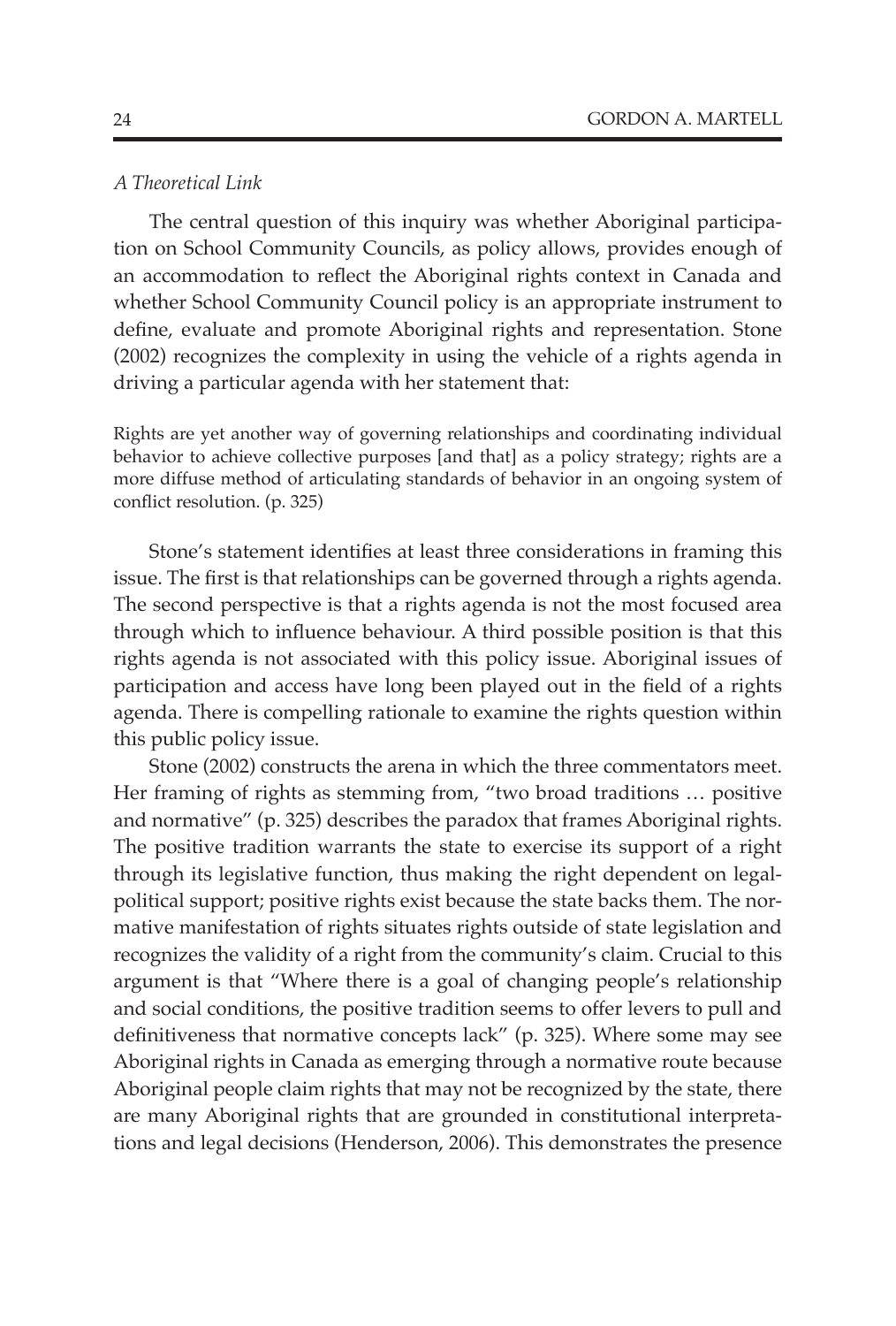of a positive interpretation of Aboriginal rights. The positive and normative perspectives may be inseparable and even complimentary (Stone, 2002).

Passionate-normative and practical-positive; what might Saskatchewan Aboriginal peoples stand on to further enhance their participation in public education? Surely human rights are not being denied Aboriginal people with School Community Council policy. In fact, the policy goes beyond equality by making accommodations for participation. As Stone (2002) claims, "the disjunction between moral rights and legal rights drives the whole system of rights-claiming" (p. 337). Stone creates a space that allows for considerations of constitutional, Aboriginal, Treaty or other manifestations of rights. It is timely and appropriate that Saskatchewan people and policy makers recognize that the rights arena has been constructed and to play on the outside is to deny participation in the continuum.

## Kymlicka's Liberalism

Kymlicka (2007) has written extensively on citizenship, multiculturalism, ethnicity, society and diversity. He situates himself within the Canadian social-political context with his admission that his "first clear political memories as a child date from the early 1970's, which happened to coincide with the resurgence of both Quebecois nationalism and native Indian political mobilization" (Kymlicka and Marin, 1999, p. 133). He further demonstrated his position by noting that, "The situation of Indians has been Canada's greatest source of domestic and international shame" (p. 134). He described his immersion into minority rights philosophy while at Oxford in the mid 1980's. Kymlicka identifies primarily with liberal political theory and liberal egalitarian theories of distributive justice.

Central to Kymlicka's perspective on Aboriginal rights is his characterization of the nature of Aboriginal society in Canada. He identifies national minorities as colonized peoples who view themselves as nations with a larger state and that typically possess their own societal culture (Kymlicka and Marin, 1999). The national minorities' identity is typically associated with stateless nations or Indigenous peoples. He argues that there are two reasons to give stronger consideration for self-determination to Indigenous peoples over other stateless nations such as the Quebecois. His first reason is that Indigenous peoples exercise historical sovereignty which was taken from them. The second argument is that Indigenous peoples need self-determination to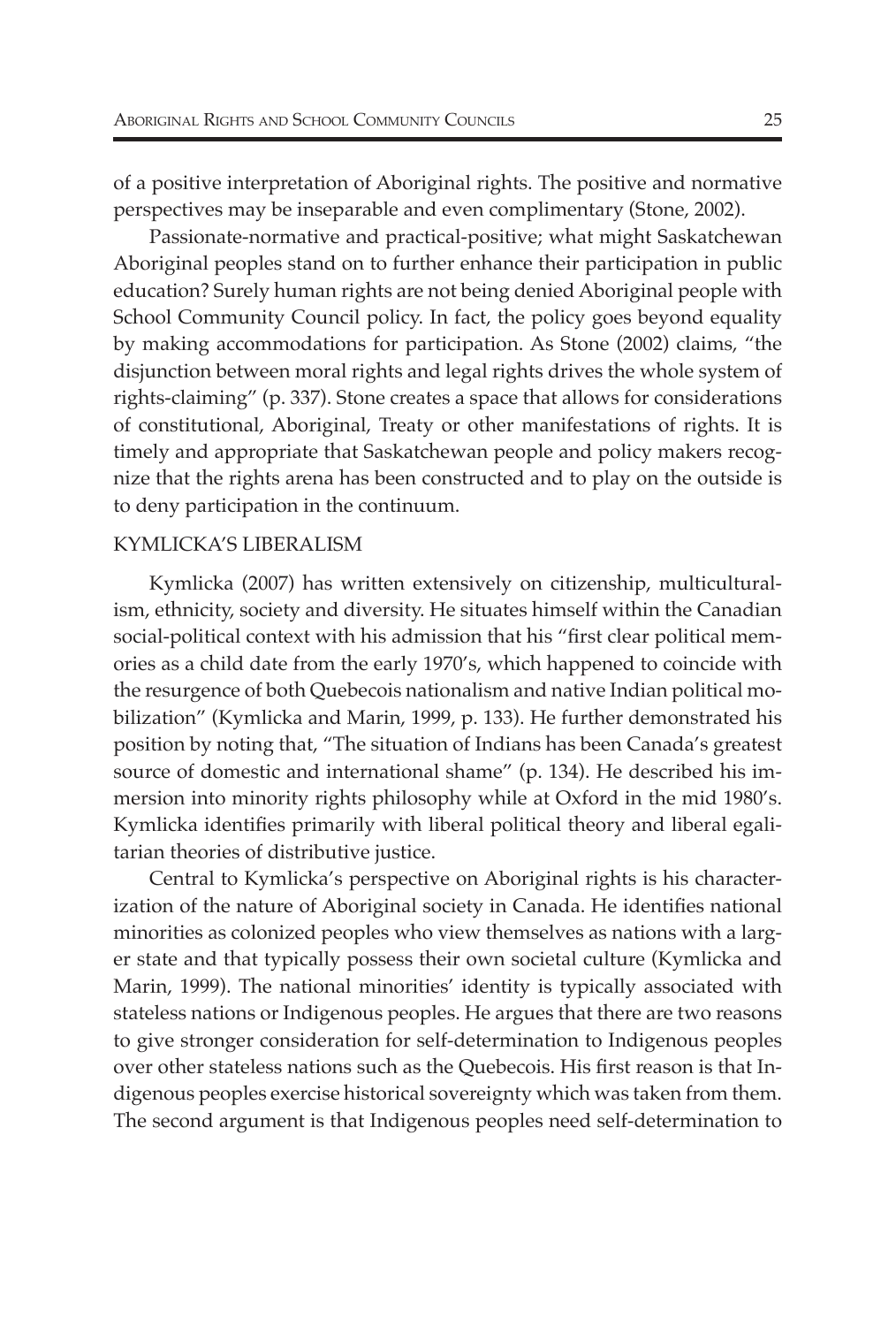preserve their traditional way of life. His motivation for the accommodation of national minorities is his belief that "weakened and oppressed cultures can regain and enhance their richness, if they are given the appropriate conditions" (p. 140). With the broad distinction of Aboriginal peoples as Indigenous national minorities, Kymlicka (1999) then furthers his perspective on Aboriginal rights based on the Canadian Aboriginal experience.

Kymlicka's liberalism takes exception with a simplistic liberal vernacular. He critiques the liberal view that purports to achieve equality for minorities within the majority culture as he believes that even with mainstream participation minorities may not optimize their rights (Kymlicka and Marin, 1999). Kymlicka is willing to dissect liberalism and examine why, in the Canadian context, it has not achieved equality for Aboriginal peoples. He shifts the argument from what has not worked in the pursuit of Aboriginal rights in Canada to the fundamental essence of Aboriginal peoples and cultures.

Kymlicka (1999) exposed the pivotal characteristic of Aboriginal peoples as, "...intrinsic cultural difference" (p. 292). For Kymlicka, this is crucial because it distinguishes Aboriginal rights from other, non-Indigenous, national minorities. Kymlicka identifies as an attribute of Aboriginal peoples, "the emerging norms of international law" (p. 289). Kymlicka recognizes Aboriginal peoples as forming, "entirely distinct forms of culture, distinct 'civilizations,' rooted in a premodern way of life that needs protecting from the forces of modernization, secularization, urbanization, 'Westernization,' and so on" (p. 289). Kymlicka conceptualizes Aboriginal peoples and the pursuit of rights within Canadian society in a way that is informed by socially negotiated and politically defined positions. He noted that, in the past, Canada's goal was the expectation that Indigenous peoples would eventually disappear as distinct communities through intermarriage or assimilation and that policies were designed to speed up the process but that those policies have largely been abandoned in favor of more supportive policy orientations. Kymlicka situates contemporary Aboriginal rights in:

Key events…including the repudiation of the assimilationist 1969 White Paper on Indian Policy, the Supreme Court's recognition of Aboriginal land title in the Calder decision, the revalidation of older treaties, the signing of new treaties, such as James Bay and Nunavut agreements with the Inuit and Cree, and constitutional entrenchment of Aboriginal rights in the 1982 Constitution. (p. 372)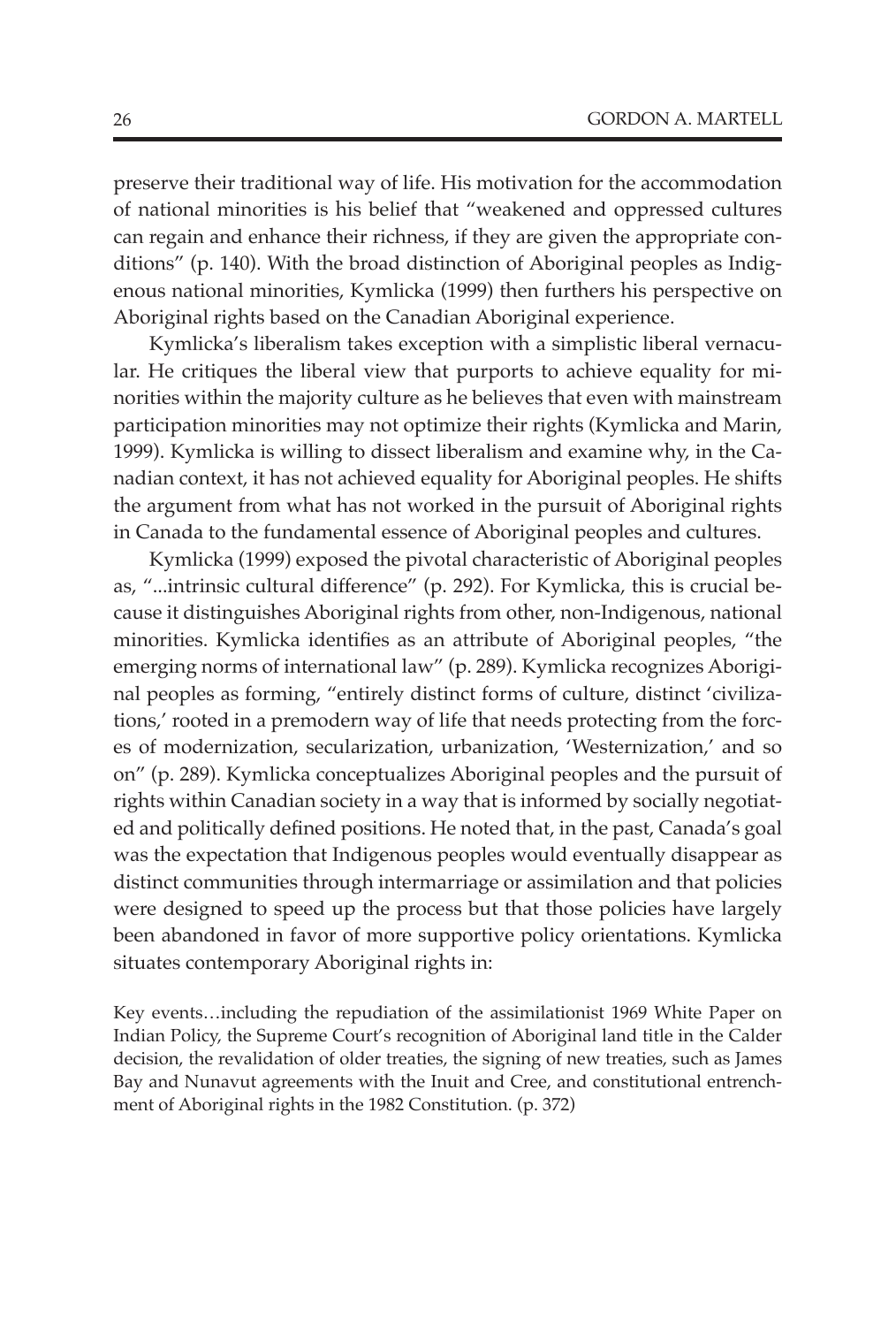He notes that these issues have been settled in Canada through normal democratic process of debate, negotiation and compromise and that these identity politics are part of democratic politics (Kymlicka, 2003).

With the foundation of Kymlicka's liberalism as it describes the Canadian Aboriginal rights context, he identifies the key to his liberalist interpretation of Aboriginal rights. The validity for Aboriginal pursuit of Aboriginal rights is couched in Aboriginal culture. Turner (2006) wrote that "cultural membership…is a primary good in Kymlicka's liberalism. Because culture is a primary good for all individuals, governments ought to preserve the integrity of the plurality of cultures from which individuals make their choices" (p. 62).

What does Kymlicka (1999) contribute to the lens used to theorize Aboriginal rights in the Saskatchewan School Community Council context? To return to Stone (2002), the interplay of positive and normative perspectives on rights are inseparable and complimentary. What Kymlicka (1999) contributes is his bridge from minority rights motivated by the desire to bring justice to the Aboriginal situation in Canada to his introduction of the issues in a legal context. He couches his position within liberal lineage but extends that lineage to include the evolution of an understanding of Aboriginal rights in Canada (Kymlicka and Marin, 1999). In his recognition of, "intrinsic cultural difference" (Kymlicka, 1999, p. 292), he creates space for the emergence of Aboriginal thought and perspective as well as a bridge to legal perspectives on Aboriginal rights. Where policy considerations affect Aboriginal peoples, it is necessary to participate within the broad and evolving continuum. Aboriginal peoples' rights advocacy is dynamic and while being pursued at the local school level, achievements have been made at the constitutional level. The implications of not knowing why rights are either sought or extended cannot detract from participating in the pursuit of Aboriginal rights.

#### Cardinal's Response

Harold Cardinal's voice emerged from a historical flashpoint in Canadian politics that was motivated, in part, by a liberalist influenced view on Aboriginal rights. His is a crucial perspective in this analysis because, as Kymlicka (1999) considered emerging though and precedence to hone his liberalist interpretation of Aboriginal rights, Cardinal exposed the simmering frustration of Aboriginal Canadians and introduced a new dimension to Aboriginal rights from an Aboriginal perspective.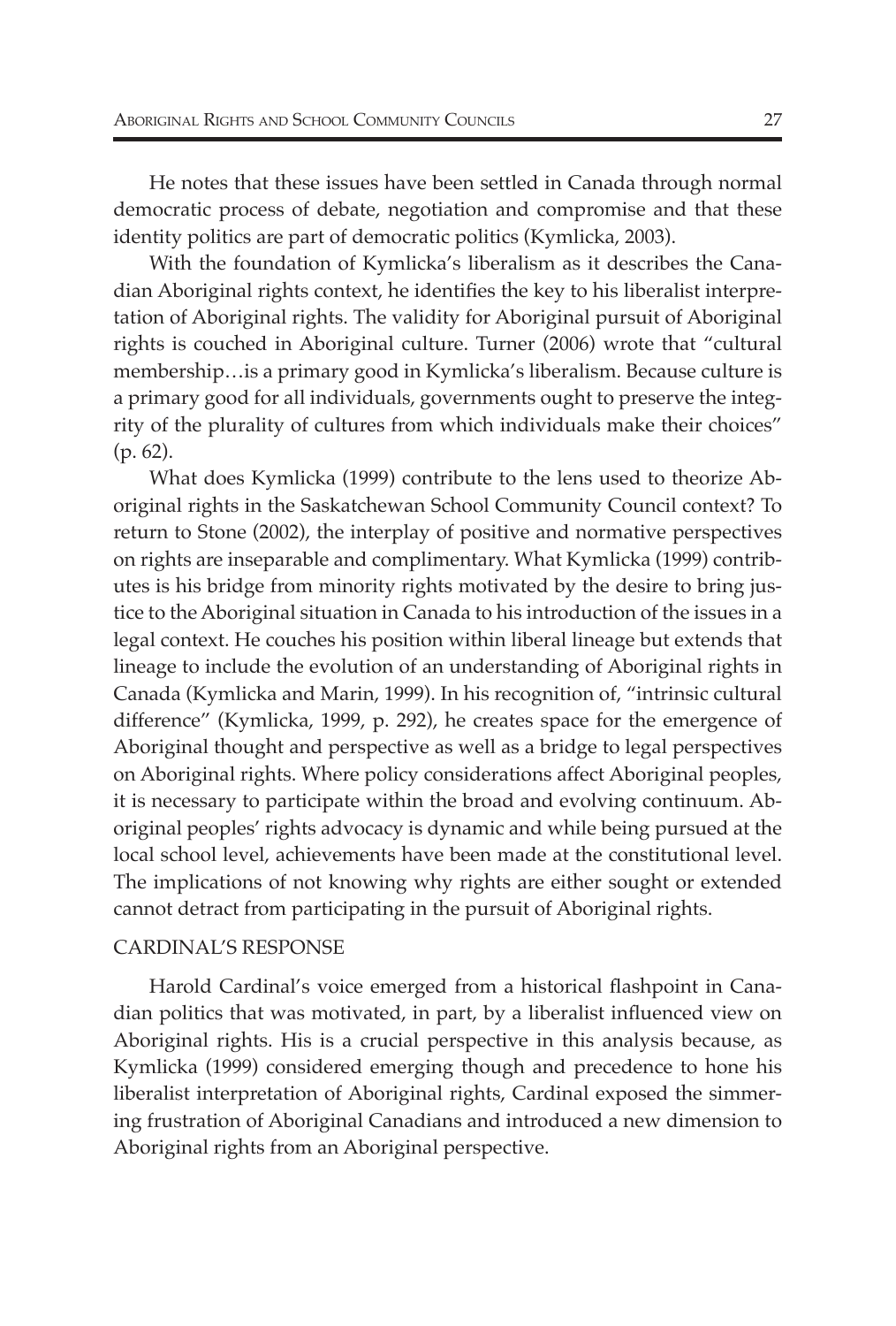The catalyst for Aboriginal dissatisfaction was the 1969 White Paper on Aboriginal rights. This decidedly assimilationist interpretation of Aboriginal rights effectively constituted a blueprint for an end to Aboriginal status in Canada through assimilationist policy and practice. Turner, (2006) in his development of a contemporary Aboriginal philosophy, identifies the four key messages of the White Paper. Turner identifies the messages as, (a) the characterization of existing Indian policies as discriminatory, (b) Indians' Canadian citizenship entailed the adoption of the same package of rights as other Canadians, (c) Indian nationhood did not exist and that treaty lands must be transformed into private property, and (d) the fiduciary relationship between Canada and Indians was not indefinite so the government was compelled to move Indians from being wards of the state to being full participatory citizens. These sentiments, advanced to achieve a "just" society, prompted Cardinal's (1969) response through his publication, *The Unjust Society*. Turner (2006) posits that, "Harold Cardinal's Unjust Society injected an angry Indigenous voice into mainstream Canadian intellectual culture, which helped initiate a richer written discourse of Aboriginal rights in Canada" (p. 15). Turner identifies the danger in the White Paper thusly:

The kind of discrimination the White Paper was focusing on, and that it wanted to rectify, was discrimination between different races. The 'difference' at stake was racial difference, not political difference. There was no need to discuss Indian understandings of treaty obligations, and fiduciary relationships arising from treaty relationships, because such obligations did not matter as long as 'equality between individuals' drove basic understandings of justice. (p. 22)

This element of the White Paper message challenged the very foundation on which Aboriginal peoples had come to determine their place within Canadian society. Not only were the long legal and political histories of Indians in Canada denied, but the White Paper threatened the possibility, in the absence of wide Aboriginal protest, for the emergence of an Aboriginal perspective based on Aboriginal interpretations.

Cardinal's (1969) influential voice emerged with a very different commentary on the place of Aboriginal peoples in Canada than the Liberal government had crafted. *The Unjust Society* was not an academic or philosophical stance but a visceral reaction to coming so close to having Aboriginal rights disappear in Canada. What *The Unjust Society* lacked in Western-tradition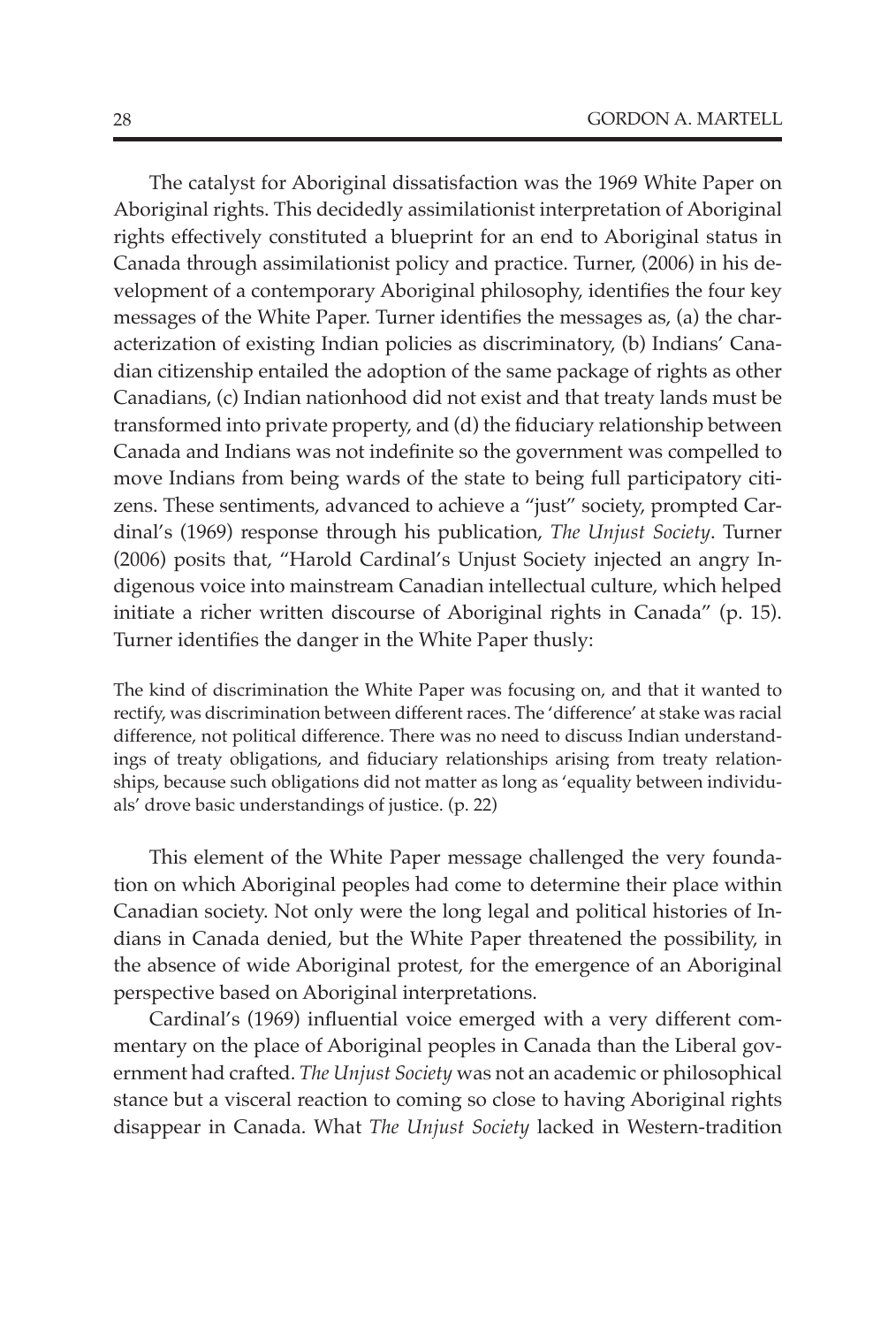philosophical and political content it made up for with the introduction of an Aboriginal tradition of a conceptualization of Aboriginal rights in Canada. Cardinal's response signaled a change; one where Aboriginal perspective would command equal consideration in the process of defining, protecting and advancing Aboriginal rights.

Cardinal (1969) insisted that Aboriginal rights needed to be protected and enhanced to ensure Aboriginal healing, prosperity and equity and so that "The Indian can more than fulfill his responsibilities to our country" (p. 170). He describes those rights as residing in Aboriginal and treaty rights. Critical to Cardinal's argument is his marked shift of Aboriginal rights debate from protest to the fulfillment of obligations. On a national scale and scope, Cardinal alerted Canada to the Aboriginal perspective on Aboriginal rights and the demand that Aboriginal rights emerge from a negotiated position.

Cardinal's insistence that Aboriginal rights were unique within the Canadian context has since been affirmed by the Constitution of Canada (Department of Justice Canada, 2007a). Turner (2006) indicated that Aboriginal rights have been characterized as a sui generis form of group rights and not merely a class of minority rights (p. 31). Because of this recognition, Turner stated that:

Aboriginal voices must participate in the Canadian legal and political practices that determine the meaning of Aboriginal rights. White Paper liberalism does not facilitate this participation because it embraces a set of attitudes towards equality, sovereignty, and history that reinforces the view that the recognition of Aboriginal rights is an obstacle to, not a requirement for, a just political vision of Canada. (p. 31)

The position that "the liberalism reflected in the White Paper assumed that the individual is the fundamental moral unit in developing a theory of justice and that to deviate from the sanctity of moral individualism is to lead justice off its rightful path" (p. 28) was answered back by Aboriginal Canadians who staked a claim in their culture, languages, Treaties and Aboriginal rights (Smith, 1999).

Cardinal (1969) established the crucial bridge from Kymlicka to Henderson. The bridge moves consideration of Aboriginal rights from emerging from the imagination of the majority to being a shared reality between Aboriginal peoples and the non-Aboriginal majority. Grant (1974) identified the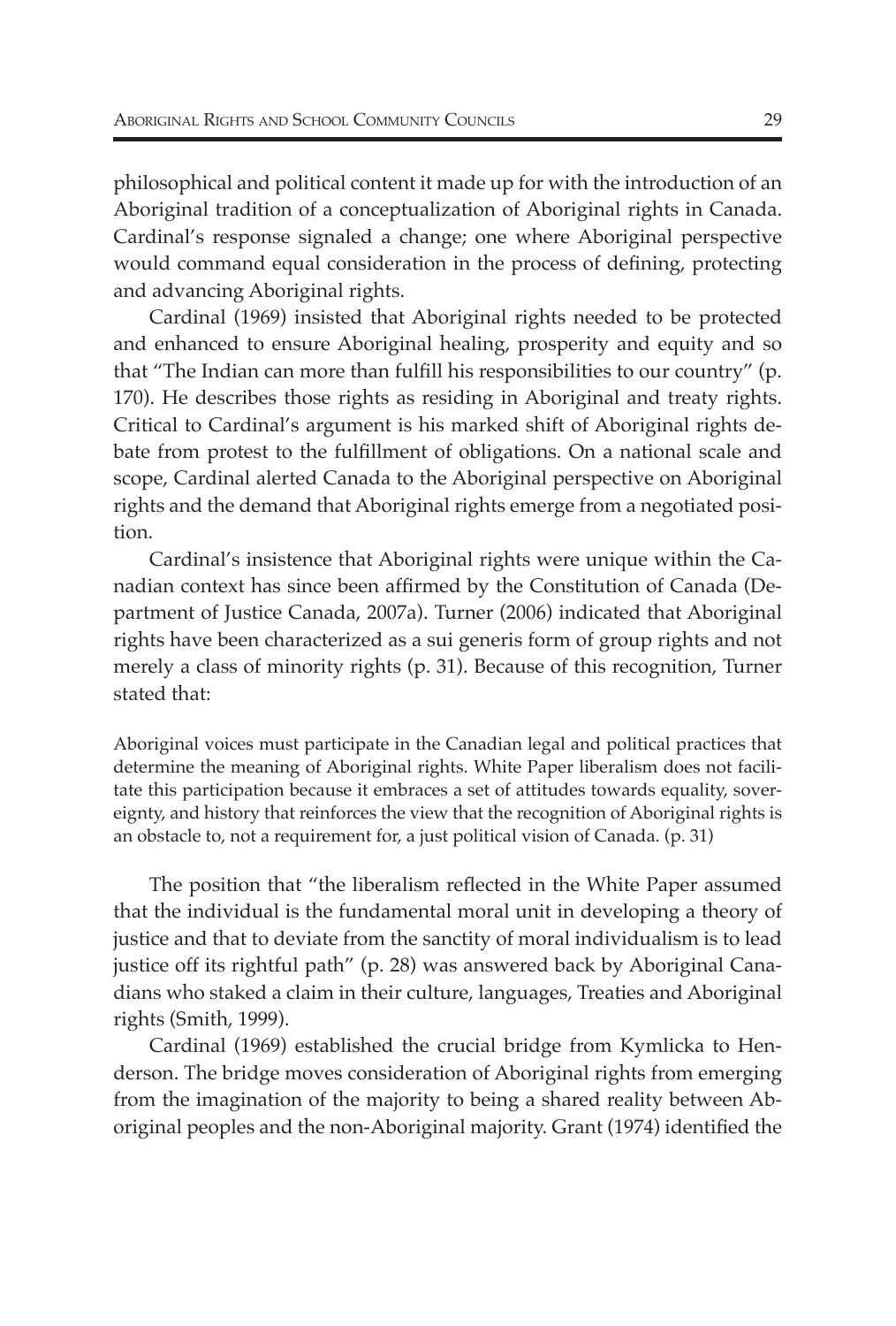prevalence of liberal English societal influence with the claim that, "Modern liberalism has been dominant because the dominant classes in our society have taken for granted that it expressed what is good" (p. 8). English liberalism may monopolize definition of morality but by recognizing Aboriginal pursuit of culture as a primary good, the English liberal grasp of the definition of the nature of Aboriginal culture quickly slips away. Cardinal (1969) mobilized Aboriginal peoples to actualize the transition from recognition of Aboriginal rights to definition away from the shadow of *English-Speaking Justice* (Grant, 1974).

#### Henderson's Jurisprudence

James Henderson writes in the area of Indigenous knowledge paradigms and their emerging influence on contemporary Aboriginal rights. One of his most recent works, *First Nations Jurisprudence and Aboriginal Rights: Defining the Just Society* (2006), contributes substantially to this dialogue, such as is evident in the title. Almost forty years after Trudeau's conceptualization of the *Just Society* and Cardinal's response in *The Unjust Society* (1969), Henderson (2006) adds a dimension to the debate that couldn't have been imagined in mainstream society prior to constitutional recognition of Aboriginal rights and the almost forty years of legal and political activity that Cardinal's (1969) work helped to motivate in the Aboriginal community.

Henderson (2006) assesses the White Paper mentality with his observation that:

In attempting to justify the structure of power, Canada unreflectively rejected the historical interpretation of special delegation of imperial authority over Indians as creating discrimination, isolation, and separation. It argued that "equality" or "nondiscrimination" was the key ingredient to the Indian problem. (p. 19)

Henderson furthers Cardinal's (1969) critique and diagnoses the White Paper (Government of Canada, 1969) problem by recognizing that:

The status Indians rejected the White Papers equality principle based on their experience of assimilation. They knew that the entire legitimacy of the colonial order in Canada, the glorified movement toward self-rule by the colonialists, was based on oppressing the Aboriginal confederacies and their treaty relations with the British sovereign. (p. 21)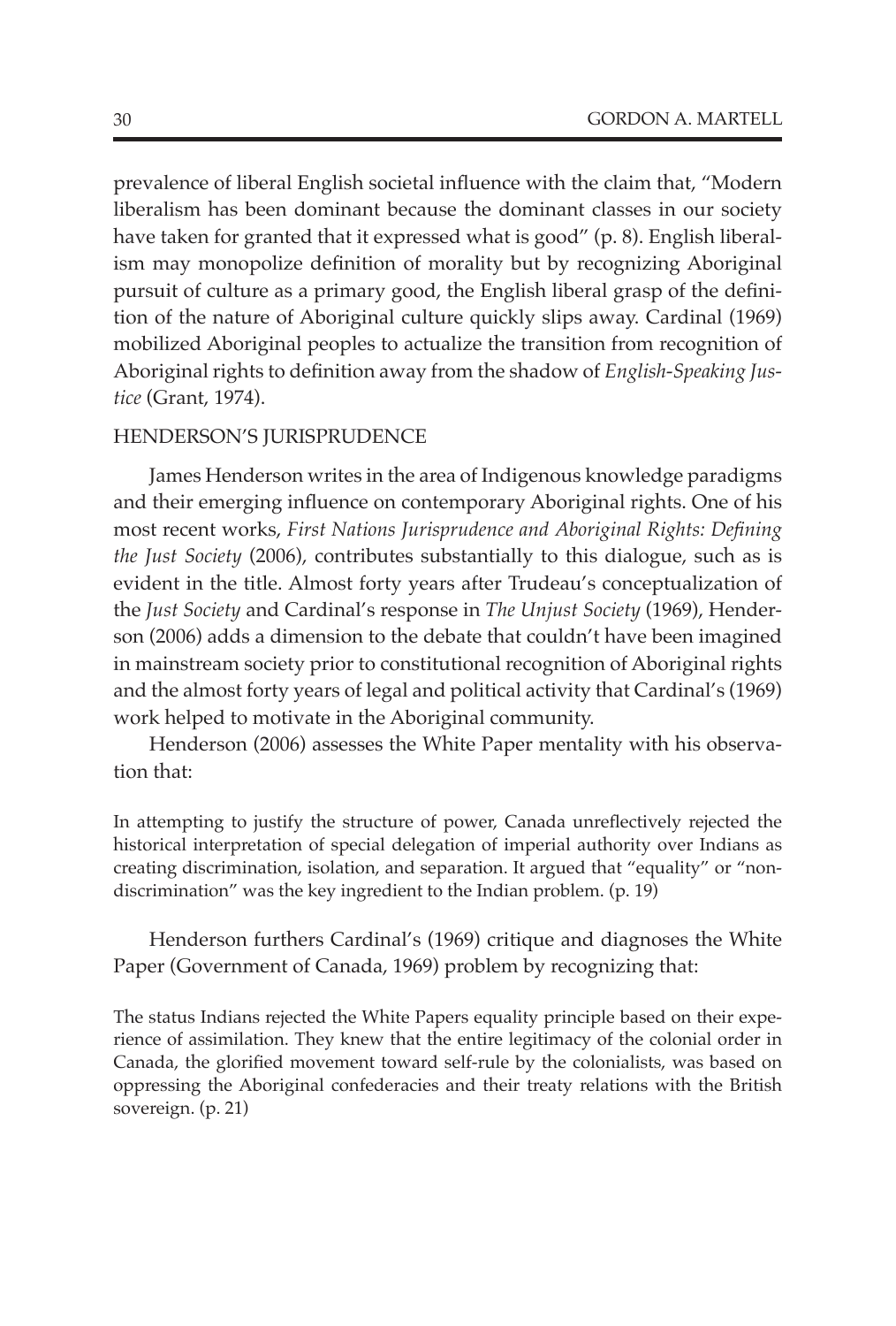The Aboriginal relationships with the Crown, recognition of Aboriginal rights within the 1982 Constitution of Canada and the definition of Aboriginal rights by Aboriginal peoples form the basis of Henderson's (2006) perspective on Aboriginal rights. He also recognizes constitutionalism as a balance to the prejudices that infiltrate colonial politics and law and that the constitutional position on Aboriginal rights now compels governments to be motivated by the Constitution. The most influential aspect is that:

The Court has recognized that Aboriginal rights are constitutional rights derived from pre-contact First Nations legal teachings - teachings that structure and inform First Nations jurisprudences and legal and political orders, while treaty rights are derived from the Aboriginal orders' consensual transnational agreements with the British sovereign. (p. 97)

This recognition affirms the Aboriginal claim to unique foundations of rights and invites definition of rights by Aboriginal peoples.

The legal framework of First Nations rights identified in section 35(1) of the 1982 Constitution of Canada was recognized by the courts (Henderson, 2006). Henderson noted that, "It is this fact, and this fact above all others, which separates Aboriginal peoples from all other minority groups in Canadian society and which mandates their special legal, and now constitutional, status" (p. 60). He further noted that "The Court has acknowledged that sui generis First Nations jurisprudences and orders are inherent to First Nations orders or societies" (p. 62). The Constitutional context will continue to be defined but harbours significant implications for the role of Aboriginal peoples in defining Aboriginal jurisprudences.

Henderson (2006) indicated that the diverse characteristics of culture, language and practice of an Aboriginal worldview constitute jurisprudence that has been, "…developed across countless generations by Elders, knowledge keepers, performers, and storytellers through their covenants, worldviews, experiences, and accumulated wisdom …" (p. x). As First Nations jurisprudence is not derived from Eurocentric discourses, it challenges the important European legal heritage and practices" (p. 119). The concept of Aboriginal jurisprudence is a major departure for even those who work with the law and constitutional development. Considerations for Saskatchewan educational policy developers may seem remote but, as will later be demonstrated, is a vital consideration.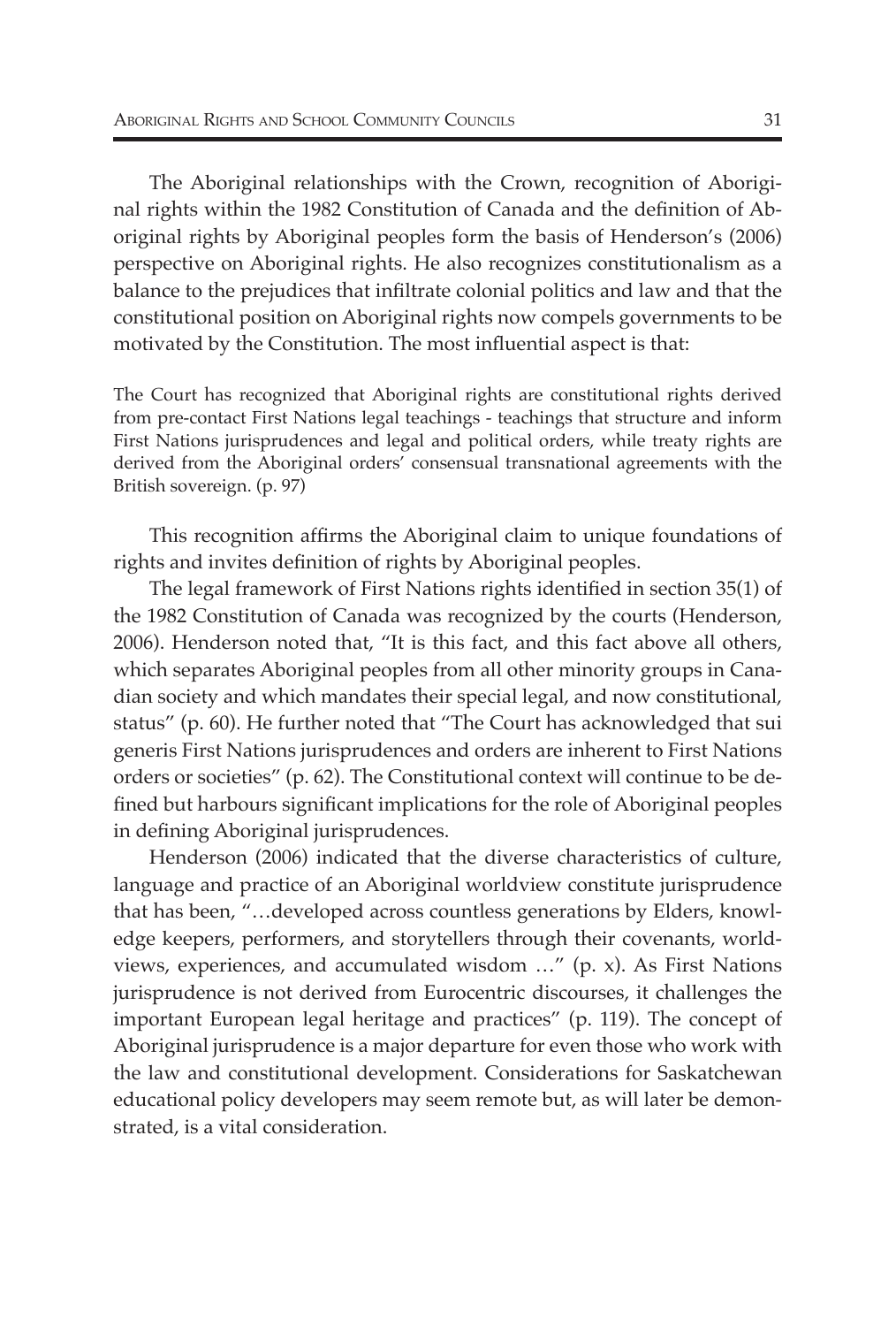In addition to serving as a foundation for Aboriginal rights, Henderson (2006) demonstrated that dialogue concerning Aboriginal rights has opened up another avenue informed by Aboriginal interpretations. Public policy developers are only starting to consider the place of Aboriginal definition of rights. Henderson offers consideration for the place of Aboriginal rights in the future of Canada by cautioning that the, "Sui generis approach confirms that ordinary or normal Canadian legal analysis and reasoning are not appropriate judicial approaches for understanding the distinct constitutional framework of Aboriginal rights or its purposes" (p. 69). The implications for a concept of Aboriginal rights as framed by constitutional and legal decisions and defined by Aboriginal language and culture are significant. This interpretation calls for establishing relationships that honour expectations for Aboriginal involvement and deference to Aboriginal knowledge contributions. Henderson's evidence further moves the Aboriginal rights debate into a shared space among Aboriginal and non-Aboriginal interpretations of Aboriginal rights. His ability to authoritatively situate modern political responses by their cultural and jurisprudence lineage is a fundamental consideration for contemporary Aboriginal rights. Philosophical, cultural and legal-political interpretations of Aboriginal rights compliment each other and provide a viable foundation for understanding Aboriginal rights and defining Aboriginal participation.

# Aboriginal Community and Educational Policy **DEVELOPMENT**

Burns (1998), in a study of Aboriginal experiences within mandated school councils, recognized that:

There is a need for school governance to be theorized and discussed in a manner that invites the potential of open, honest critical dialogue on a range of issues including social political power relations between the wider provincial education process, district school boards and the governing bodies of local schools; and the sociopolitical power relations in the school governance (school council) process, itself. (p. 4)

He recognized that, "Native inclusiveness in the public education system needs to become a public policy goal" (p. 4). He references the Royal Commission on Aboriginal Peoples (1996) that noted: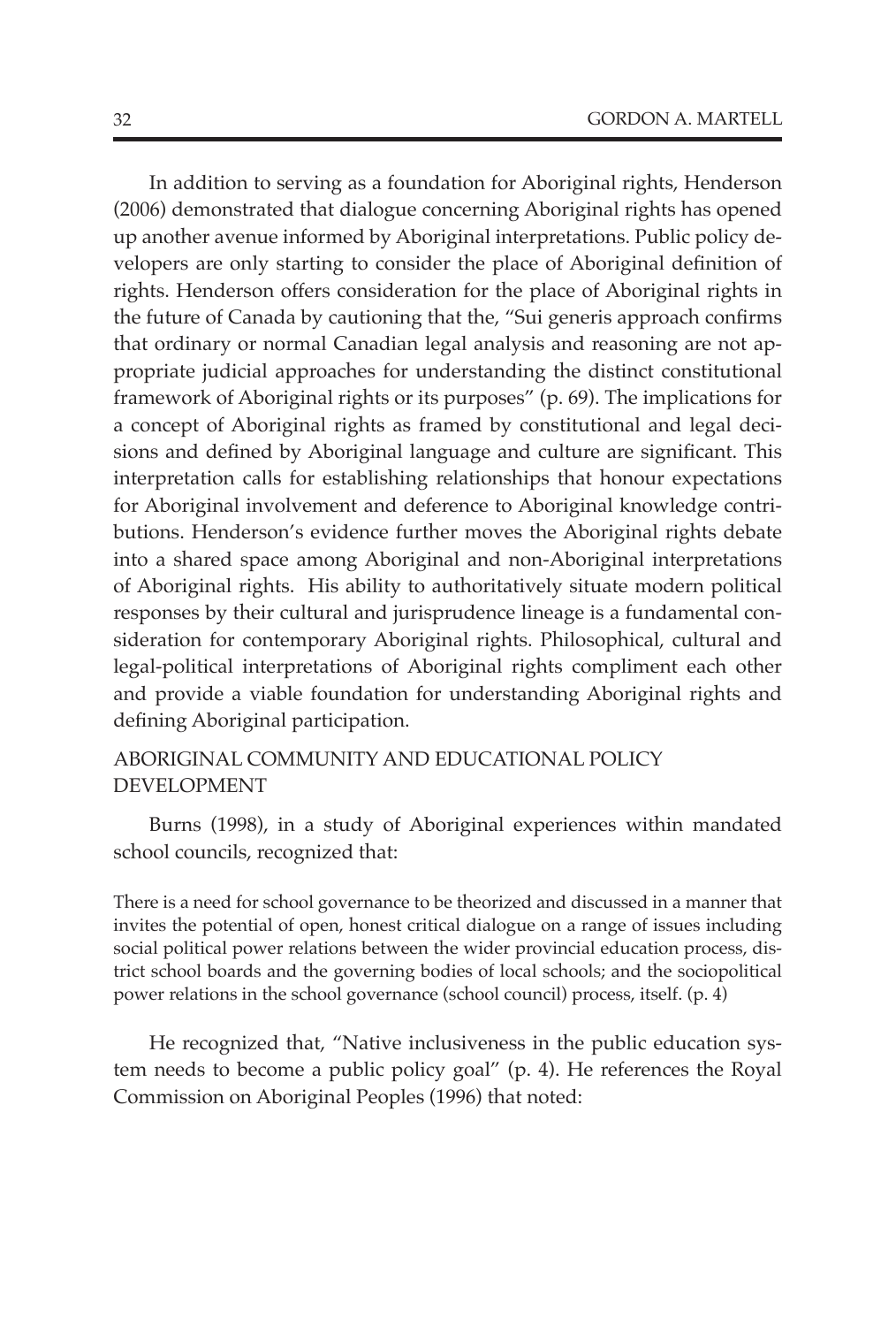Parental involvement in local control of schools are standard practice in Canada -- but not for the Aboriginal people; instead, they have long been the object of attempts by state and church authorities to use education to control and assimilate them, during the residential school era, certainly, but also, more subtly, today. (In Burns, 1998, p. 10)

Exploring new conceptualizations of Aboriginal participation in school governance can address Aboriginal exclusion that has become rooted in public education.

Aboriginal rights have entered a new arena that the Aboriginal exclusion debate has constructed. The new arena, facilitated by the Constitution and the courts, created space for Aboriginal participation and defined of Aboriginal rights on Aboriginal terms (Henderson, 2006). The importance of the relationship between Aboriginal people and schools in Saskatchewan compelled School Community Council policy to accomplish the creation of a space conducive to facilitating Aboriginal community participation. School Community Councils must become a context for Aboriginal people to define their roles and engagement. School Community Council policy cannot be expected to accomplish this ideal in isolation but the policy could have assumed a greater role in working toward realization of a new and productive role for Aboriginal community in school governance. The government's own policy document instructing government departments to consult with Aboriginal peoples on decisions that may impact Aboriginal rights could have prompted a more thorough response (Government of Saskatchewan, 2006a). The following three features develop a theory of Aboriginal community and school governance participation.

The first component of the theory is the pursuit of Aboriginal participation to accomplish the goal of defining Aboriginal community roles. Policy development is contested space with Aboriginal peoples who, by virtue of being a minority, often have their voices emerge in protest. The power to influence acceptance of Aboriginal rights advanced with a shared understanding, from multiple perspectives, of what motivates Aboriginal participation and expression of voice. Kymlicka (1999) advanced Aboriginal rights based on liberalist recognition of culture as a primary good essential in Aboriginal survival and development. Cardinal (1969) contributed to recognition of Aboriginal rights by gathering Aboriginal protest and demonstrating that in it were the components of culture that defined Aboriginal peoples. These ele-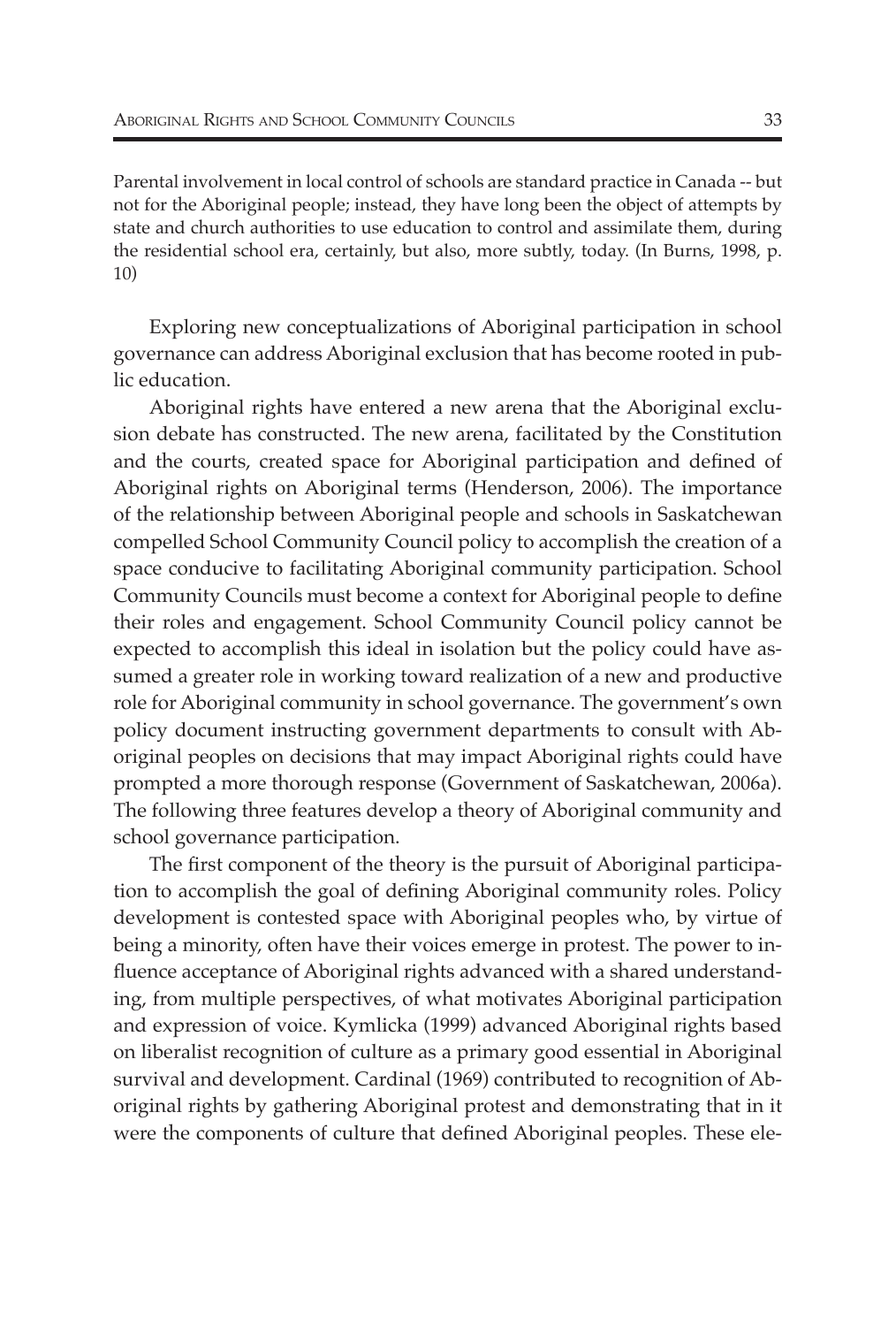ments included languages, traditions, lands and treaties. Henderson (2006) located the foundational assurance for Aboriginal rights and participation and matches the term jurisprudence to what Cardinal (1969) and Kymlicka (1999) recognized as being rich and prevalent in Aboriginal community. Educational policy developers need to facilitate Aboriginal input into policy development before the policy issue becomes a contested space. Turner (2006) suggested that, "If we want to understand better the meaning of what is commonly termed 'indigenous,' 'tribal,' or' Aboriginal' sovereignty, we must listen to what Aboriginal peoples have to say about its meaning" (p. 69). These sentiments solidify the notion that Aboriginal identity and rights can be developed through Aboriginal participation.

The second consideration is to capitalize on the presence of Aboriginal voice and dialogue to learn about and dismantle colonization. International dialogue on the dominance of Western paradigms, globally furthered through imperialism and the vehicle of colonization, has demonstrated the impact that colonization has had on Indigenous cultures (Smith, 1999). The international advancement of Indigenous rights is motivating the actions of communities, institutions and governments to contribute to the dismantling of colonialism. Kymlicka (1999) promoted retention and definition of culture as essential components of Aboriginal survival. International efforts have adopted the broader term *heritage* which encompasses all aspects of culture and include more nebulous cultural characteristics that store and develop Aboriginal jurisprudences (United Nations, 2000). This recognition and pursuit of the protection and proliferation of Aboriginal heritage is what Aboriginal peoples have chosen to do with their culture as a primary good. Cardinal (1969) acted against the damage that was done by colonialism and the insidious damage it continued to inflict upon Aboriginal peoples. Henderson (2006) uncovers Aboriginal counter-colonial culture in Aboriginal jurisprudences. Willingness to contribute to the dismantling of colonialism is a realistic goal for policy makers. Dialogue about colonization must be brought to educational policy makers who need to understand their role within the broader context. Majority status cannot serve as a pass to avoid participating in decolonization.

The third element that must be employed to mediate educational policy development with Saskatchewan's Aboriginal population is the need to recognize and participate within the continuum of developments contribut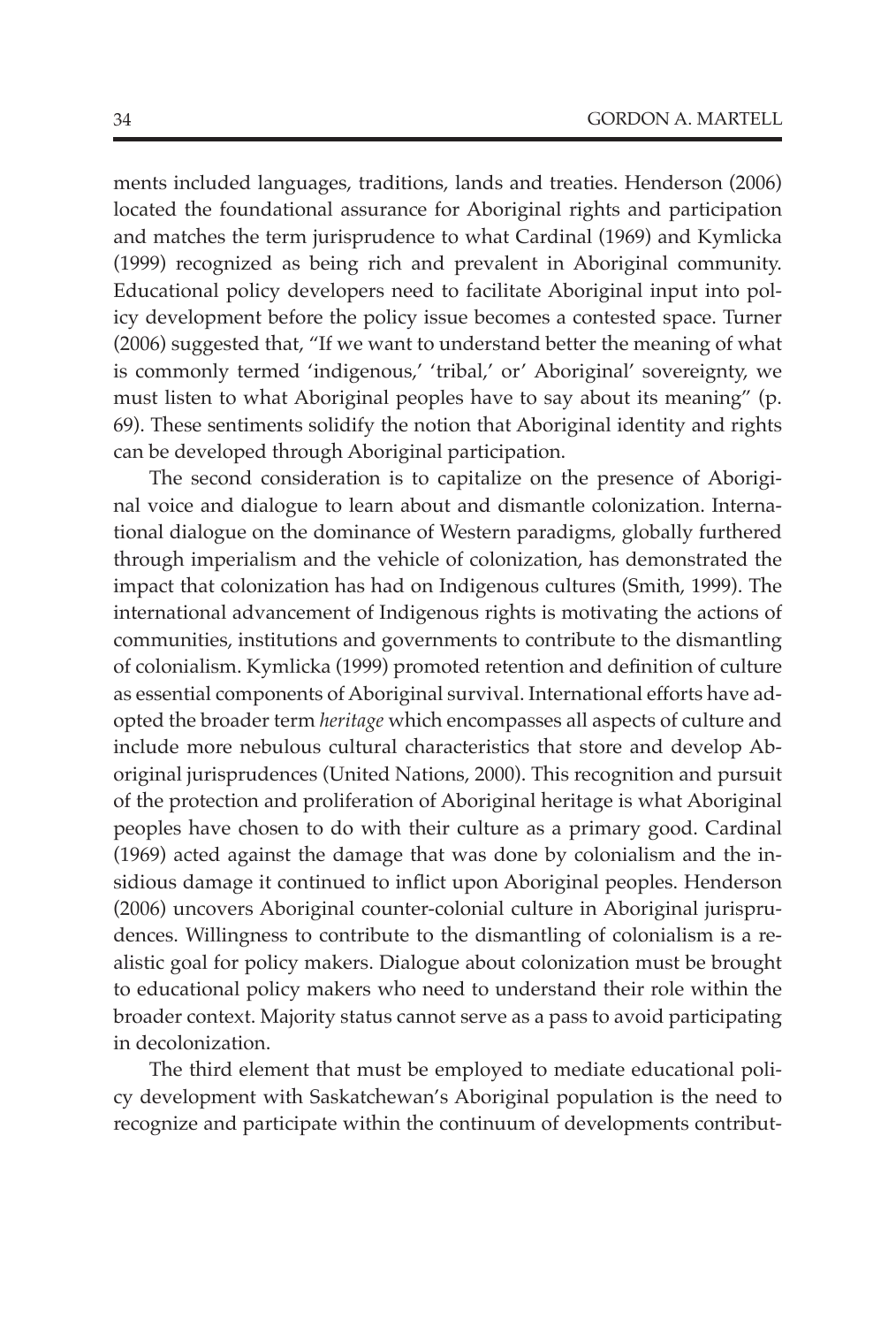ing to the definition of Aboriginal rights. Through the recognition of culture as a primary good, Kymlicka (1999) introduced opportunity for Aboriginal peoples to bring with their culture all of the jurisprudences that Henderson (2006) located in heritage. Kymlicka (1999) may have characterized culture as a survival tool but it manifests as a definitional tool that contributes to the rules of engagement. By recognition of the need for the presence of Aboriginal culture, a new relationship emerges that is not dependent on non-Aboriginal interpretation or permission to exist. Aboriginal activists like Cardinal (1969) demanded voice in this conversation and innovators like Henderson crafted the tools with which Aboriginal rights counter majority-driven hegemony. Cultural recognition cannot be put back in a box once it is used to mobilize Aboriginal peoples. This is a welcome part of the liberalist legacy.

Turner (2006) stated that, "In view of Aboriginal understandings of their political sovereignty, justice demands that contemporary and future policy makers include Aboriginal voices when drafting legislation and policies that affect the welfare of Aboriginal peoples" (p. 58). As was described earlier, the Government of Saskatchewan (2006b) has policy that compels its policy makers to consult with Aboriginal peoples on issues critical to their rights. Is school governance crucial to Aboriginal rights? It is hard to imagine otherwise when provincially, Aboriginal students are significantly underserved by the education system. Furthermore, it is well understood that parental and community participation enhances student outcomes (Government of Canada, 2002a).

It may be anti-climactic to conclude that the School Community Council policy developers ignored the context of Aboriginal rights, failed to make an association between School Community Council policy and Aboriginal rights and ignored their own government's requirements for consultation with Aboriginal peoples. Theory capable of avoiding other such pitfalls is a learning exercise. It involves (a) learning about colonization and decolonization, (b) learning of the activity associated with Aboriginal rights definition and situating the policy development within the continuum to capitalize on previous work, and (c) emphasizing Aboriginal participation to facilitate this learning. This formula is a labour and learning intensive package. It requires forward thinking policy makers to implement. Policy makers must employ the pieces that are realistic to implement and continue incremental progress that characterizes the Canadian experience.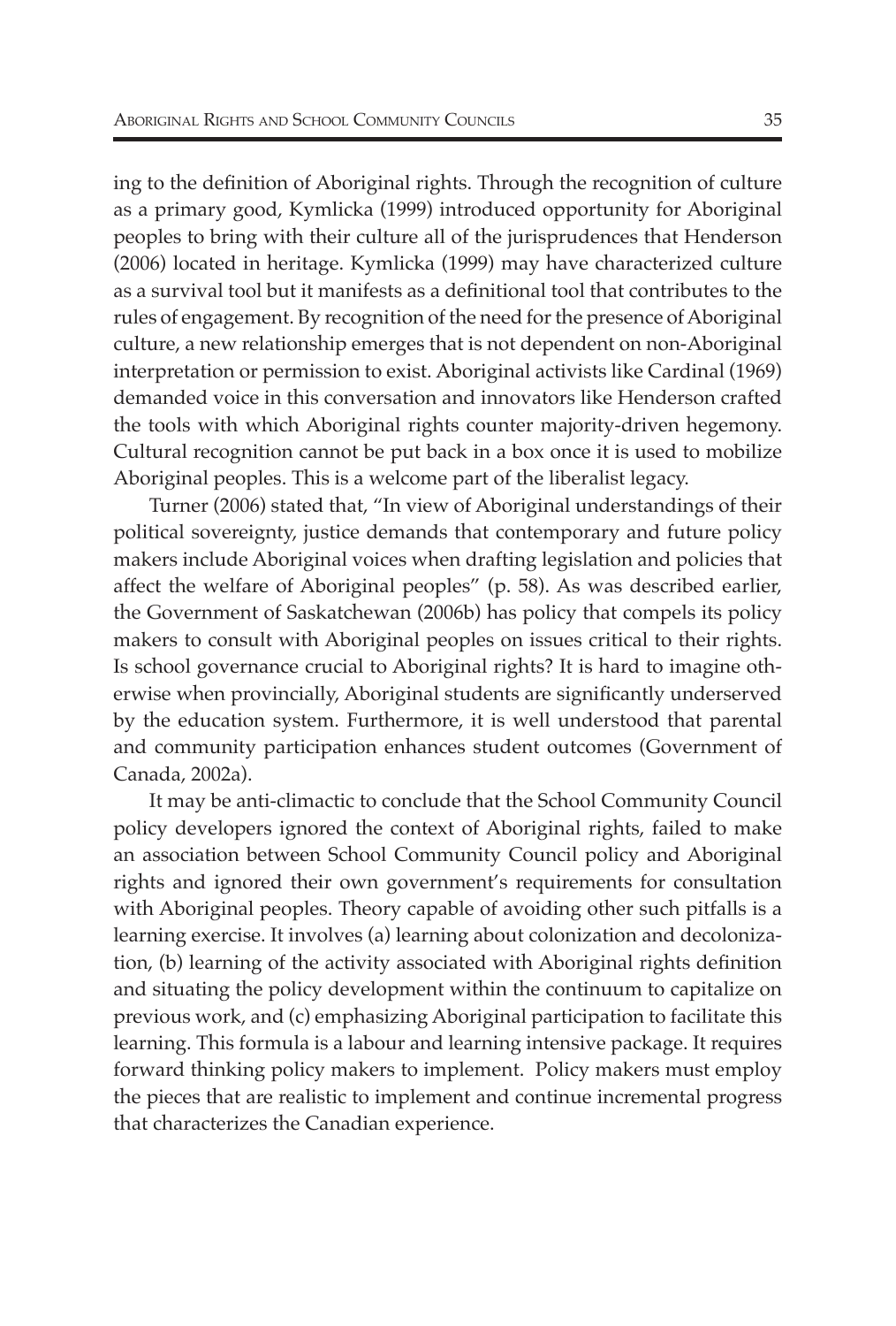## **APPLICATION**

The Saskatchewan Provincial Ministry practices a thorough approach to integrating Aboriginal influence in public education. It cannot go unnoticed, for example, that the Ministry promotes co-governance between provincial school divisions and Aboriginal authorities (Saskatchewan Learning, 2003). The foundation that has been established should now be applied to School Community Council policy and all other emergent and substantive public education policy. Following are recommendations that School Community Councils and the Provincial Ministry should heed to ensure that the policy making context has evolved to a place where each public policy can be held to the light of a legal-political mandate and allowed to be scrutinized and shaped by Aboriginal Jurisprudence (Henderson, 2006).

#### *Definition*

Motivated by the desire to initiate dialogue with Aboriginal peoples, the Province of Saskatchewan, the Saskatchewan School Boards Association and Aboriginal leadership should develop School Community Council policy amendments and supportive documentation that illustrates the legal, political and moral requirements to expand on the role of Aboriginal participation in School Community Councils. School Community Councils, whether in rural Saskatchewan or in urban centers, need good advice to ensure that their governance benefits from Aboriginal inclusion on Aboriginal terms and that their governance practices withstand the test of time and legal opinion that decisions of today do not hinder Aboriginal community benefit from public education when viewed from a point in time in the future.

#### *Evaluation*

Motivated by the desire to initiate and sustain dialogue with Aboriginal people, the Government of Saskatchewan and the Saskatchewan School Boards Association should invite Aboriginal community to participate in an evaluation of how the current policy serves Aboriginal parents and communities. The assessment must be made at the local level and in consultation with Aboriginal representatives of community leadership, governance and public policy.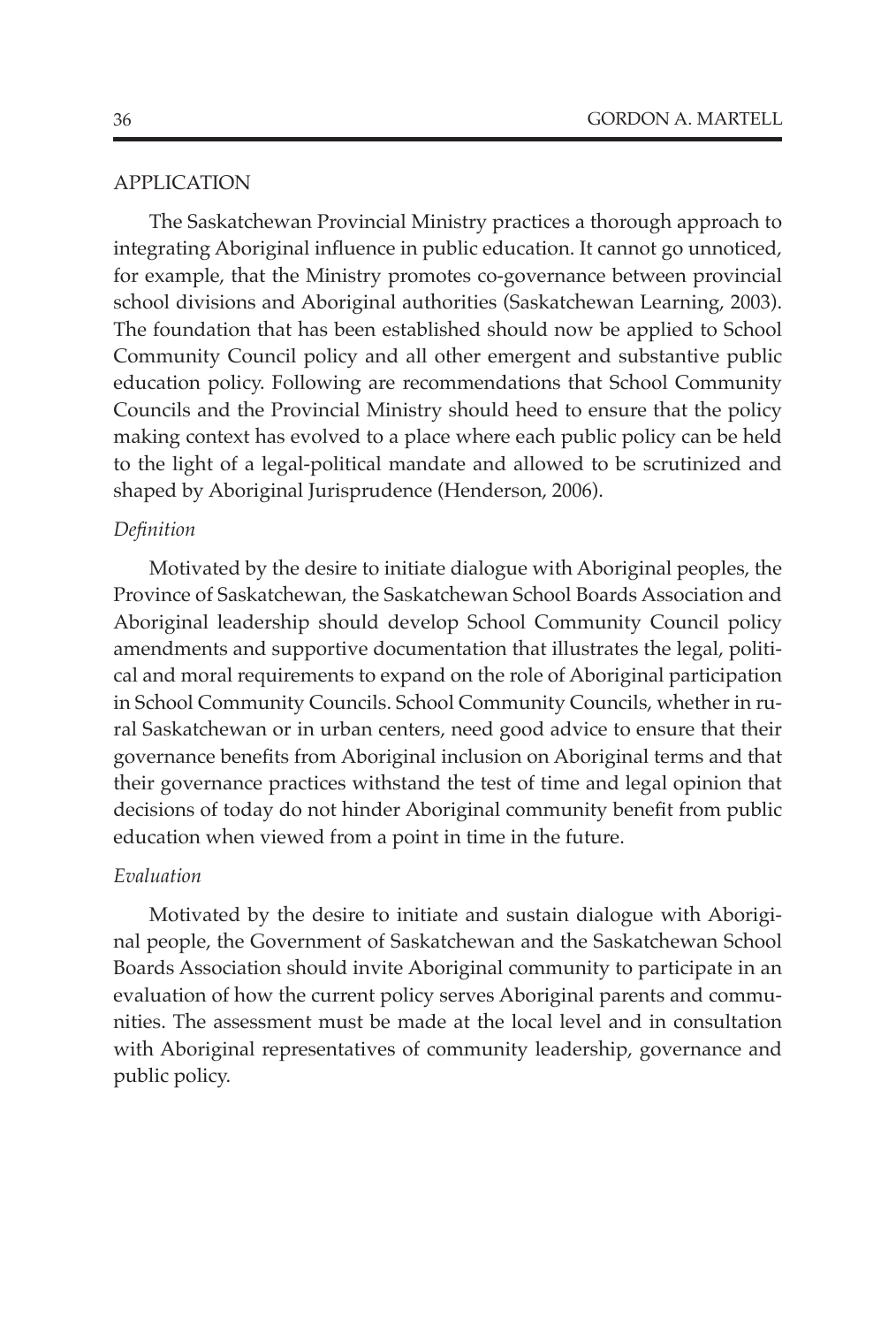#### *Prioritize Aboriginal Representation*

Motivated by the desire to dismantle colonial structures that deter Aboriginal participation in shaping society as should be the outcome of Aboriginal peoples unfolding their sovereignty agenda, School Community Councils policy, above all others, needs to consider Aboriginal representation in a thorough manner. All public policy, though, should defer to a requirement to ensure authentic Aboriginal participation and define the structure to accommodate this. The result would be decisions from curriculum to facilities that build Aboriginal representation in at the outset. Experience would integrate this response as routine behaviour and provide positive implications for other public sectors such as justice, health or social services.

#### *Implement Consultation Guidelines*

Motivated by the desire to participate in the evolution of the continuum of influence on Aboriginal rights, the Province of Saskatchewan's own guidelines for consultation with Aboriginal peoples needs to be mobilized. The guidelines, in response to the Haida v. British Columbia decision that obligates government to consider future policy implications on Aboriginal rights, (Government of Saskatchewan, 2006) need to be communicated to policy makers and put to routine use. The guidelines should be deferred to in all public policy development. In addition, Government should support the development of a parallel expression from Saskatchewan's Aboriginal community to ensure that the spirit and intent of the consultation mechanism is not jeopardized by a unilateral definition of meaningful consultation.

#### *Conclusion*

The Cree principle of *Witaskewin,* which describes a peaceful coexistence on the land is an example of Aboriginal Jurisprudence (Henderson, 2006) that articulates the spirit and intent of the Sacred Treaties. There are a wealth of other such illuminating concepts that reside in the Aboriginal community just as Canadian legal-political tradition has offered much to the relative harmony evident in Aboriginal, non-Aboriginal relations in Canada. Saskatchewan is in an environment conducive to the development of not only a positive relationship with Aboriginal peoples, but the province also has the ability to shape public policy by including diversity of interpretation and experience within the process. In classrooms across the province there are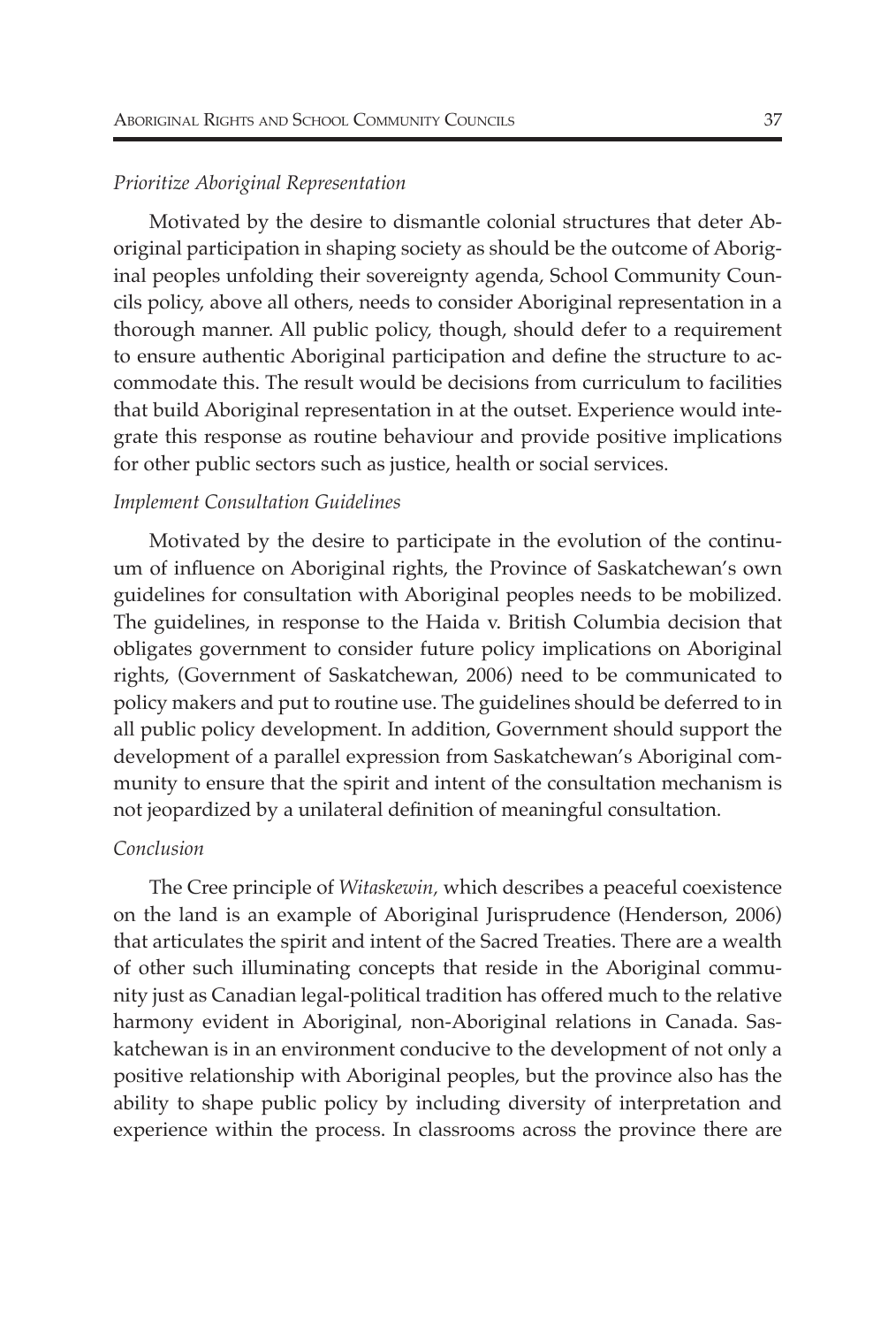children that will learn from the contributions of Kymlicka, Cardinal, Henderson and many other important contributors to Aboriginal rights and go forward to make their own contributions to Aboriginal rights. Public policy must create space for their valued contribution.

The outstanding question is whether ignorance or design denies the type of Aboriginal participation described in this article. Reference to Tom King's Massey lecture entitled *The Truth About Stories* (2003) is appropriate as his was an autobiographical story about the encounters of a contemporary Indian and an unsuspecting public. King tells the story and without compelling the reader to accept the propositions of a contemporary Indian, he cautions, "Just don't say that in the years to come that you would have lived your life differently if only you had heard this story. You've heard it now" (King, 2003, p. 167).

#### **REFERENCES**

- Burns, G. (1998, May). *Discursive power and problems of Native inclusiveness in the public education system: A study of mandated school councils*. Paper presented at the XXVI Annual Conference of the Canadian Society for the Study of Education, Ottawa, ON.
- Cardinal, H. (1969). *The unjust society: The tragedy of Canada's Indians*. Edmonton: M.G. Hurtig Ltd.
- Department of Justice Canada. (2007a). *Constitution acts 1867 to 1982*. Retrieved December 6, 2007, from http://laws.justice.gc.ca/en/const/index.html
- Government of Canada. (1969). *Statement of the Government of Canada on Indian policy 1969*. Retrieved November 20, 2007, from http://www.aincinac.gc.ca/pr/lib/phi/histlws/cp1969a\_e.html
- Government of Canada. (2002a). *The role of parental and community involvement in the success of First Nations learners: A review of the literature.* Ottawa, ON. Author.
- Government of Saskatchewan. (2006a). *The Saskatchewan gazette part two*, *102*(44). Regina, SK.
- Government of Saskatchewan. (2006b). *The Government of Saskatchewan guidelines for consultation with First Nations and Métis people: A guide for decision makers*. Regina, SK. First Nations and Métis Relations.
- Grant, G. (1974). *English speaking justice*. Notre Dame, IN: University of Notre Dame Press.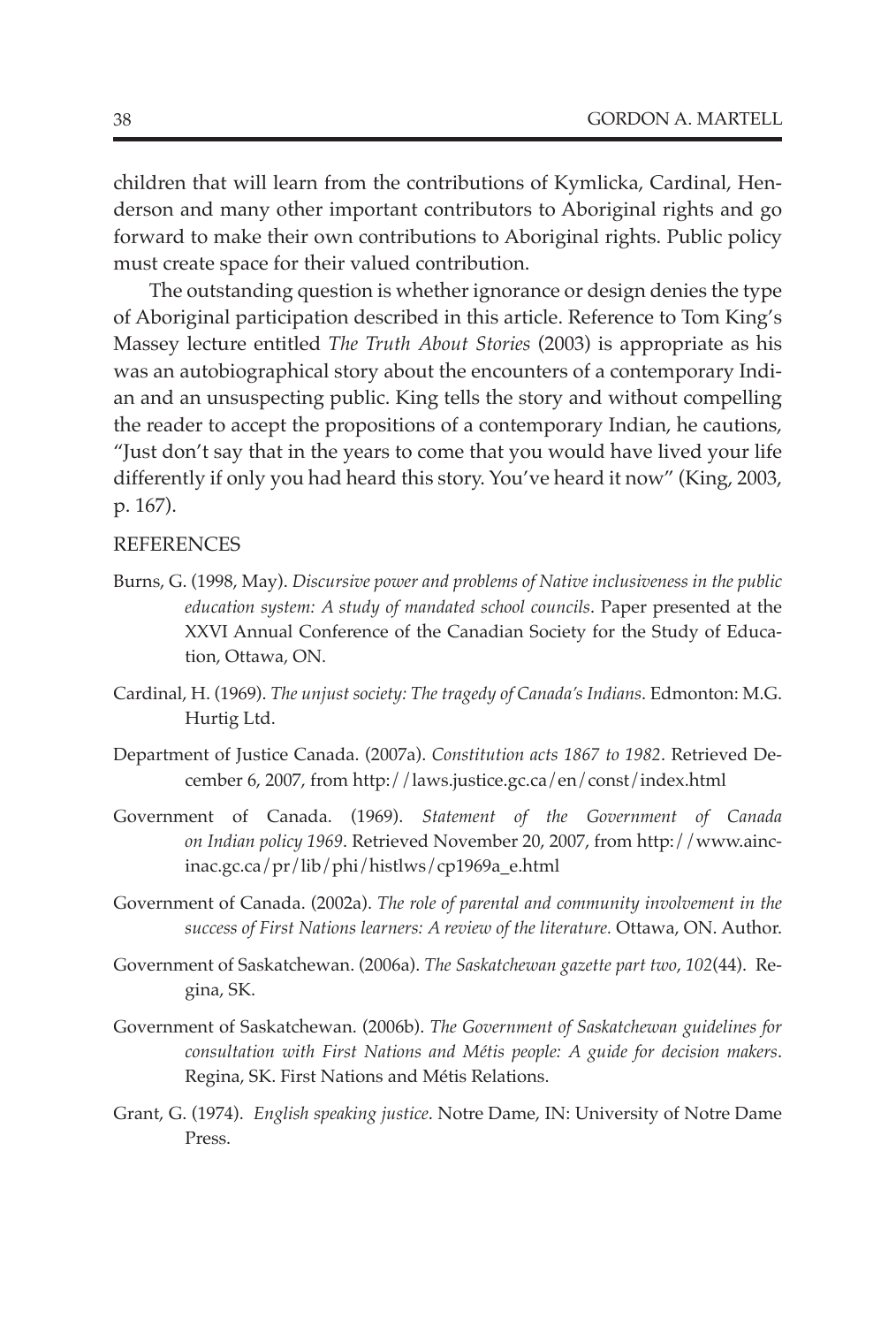- Henderson, J. (2006). *First Nations jurisprudence and Aboriginal rights: Defining the just society*. Saskatoon, SK: Native Law Centre.
- King, T. (2003). The truth about stories: A Native narrative. Toronto: Anansi Press.
- Kymlicka, W. (1999). Theorizing Indigenous rights. *University of Toronto Law Journal*. *49*, 281-293.
- Kymlicka, W. (2003). Being Canadian. *Government and Opposition, 38*(3), 357-385.
- Kymlicka, W. (2007). *Will Kymlicka biography*. Retrieved November 29, 2007, from http://post.queensu.ca/~kymlicka/biog.html
- Kymlicka, W. & Marin, R.R. (1999). Liberalism and minority rights: An interview. *Ratio Juris*, *12*(2), 133-152.
- Royal Commission on Aboriginal Peoples. (1996). *Final report (Vols. 1-5)*. Ottawa, ON: Minister of Supplies and Services Canada.
- Saskatchewan Learning. (2003). *Building partnerships: First Nations and Métis peoples and the provincial education system policy framework for Saskatchewan's prekindergarten to grade 12 education system*. Regina, SK: Government of Saskatchewan.
- Saskatchewan Learning. (2004b). *Saskatchewan labour market trends 2004 update of the 2000 Saskatchewan labour market trends report*. Regina, SK: Government of Saskatchewan.
- Saskatchewan Learning. (2005). *Towards school plus policy directions for school community councils: Provincial response to the local accountability and partnerships panel final report*. Regina, SK: Government of Saskatchewan.
- Saskatchewan Learning. (2007). *Saskatchewan Learning: Pre-K 12 continuous improvement framework guide version two April 2007*. Regina, SK: Government of Saskatchewan.
- Saskatchewan School Boards Association. (2000). *Sask 2020: 35 trends affecting education.* Regina, SK: D. Kouri.
- Saskatchewan School Boards Association. (2007). *An advisory for school boards: First Nations and Métis education module 11*. Regina, SK: L. Thompson.
- Smith, L. (1999.). *Decolonizing methodologies :Research and Indigenous peoples*. London: Zed Books.